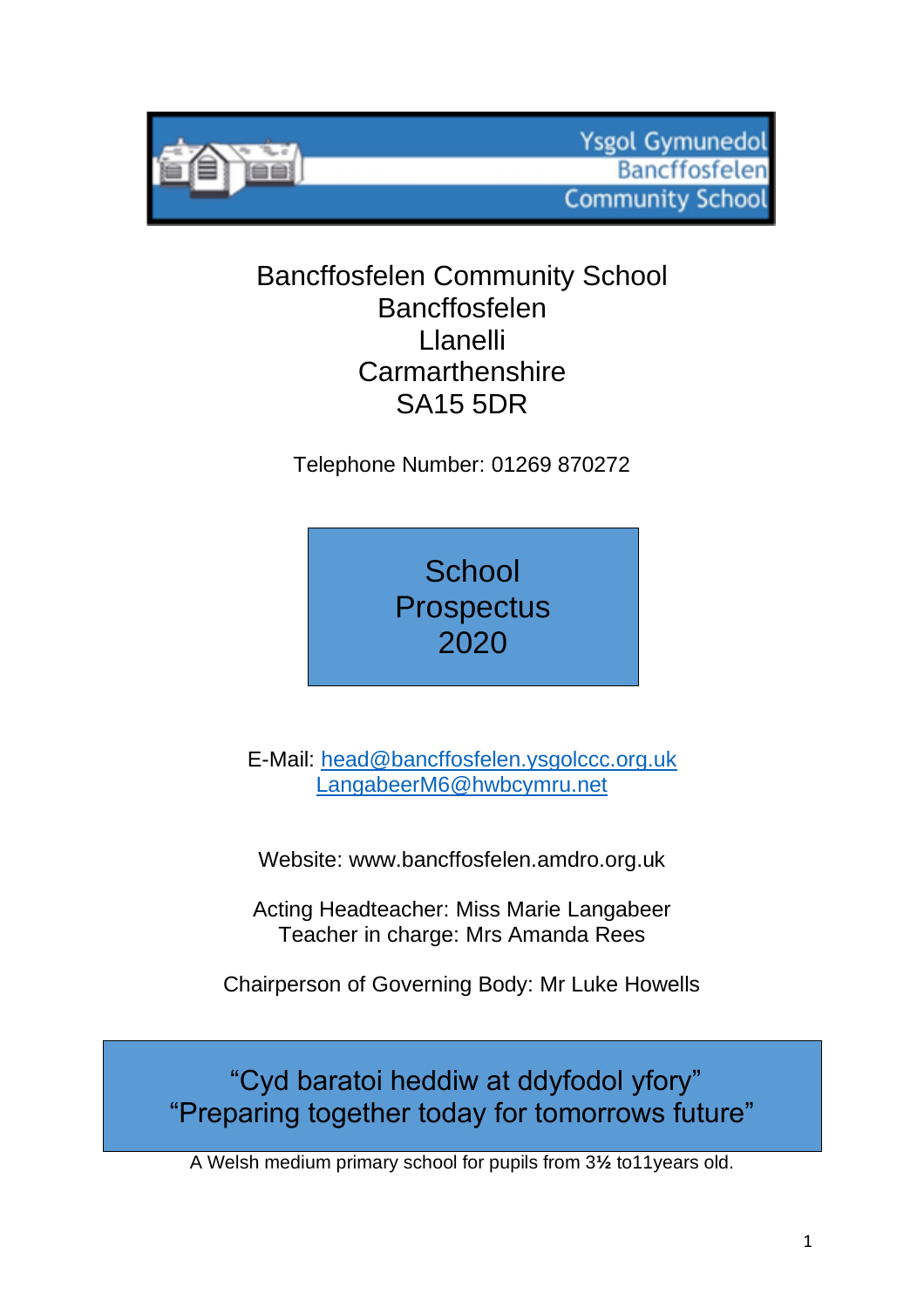# **Contents**

Head teacher's foreword

An introduction to our school

Staff at Bancffosfelen Community School

School Governors

Admissions to School

School Uniform

Daily Routines

(School Hours, Breakfast Club, Transport to School, Transfer of Pupils at the beginning and end of the day, Collecting Children, After School Club Attendance / Punctuality, Emergency School Closure Arrangements, Charging Policy, Home School Contract, Lunchtime Arrangements, Collective Worship.)

Aims and Objectives

The School's Language Policy

The Curriculum

(Aims and Objectives of the Curriculum, The Foundation Phase, Key Stage 2, Key Stages of the National Curriculum, Health Education, Additional Learning Needs, Pupils with Disabilities, Personal Relationships and Sex Education, Physical Education and Sport,

Religious Education, Instrument Tuition, Homework.)

Health and Safety (Health and Pastoral Care, Safeguarding Children and Protecting Children, Looked After Children, First Aid, School Security, Visits and Activities, Sport)

Positive Behaviour, Discipline.

Extra Curricular Activities (School Council, Eco Schools, After School Activities, Nursery, Parental Involvement – The Parent and Teachers Association.)

Assessment and Reporting

Complaints Procedures

School and LEA Policies

We hope that the information in this handbook is the basis for a strong partnership between home and school.

If you have any questions please contact the school.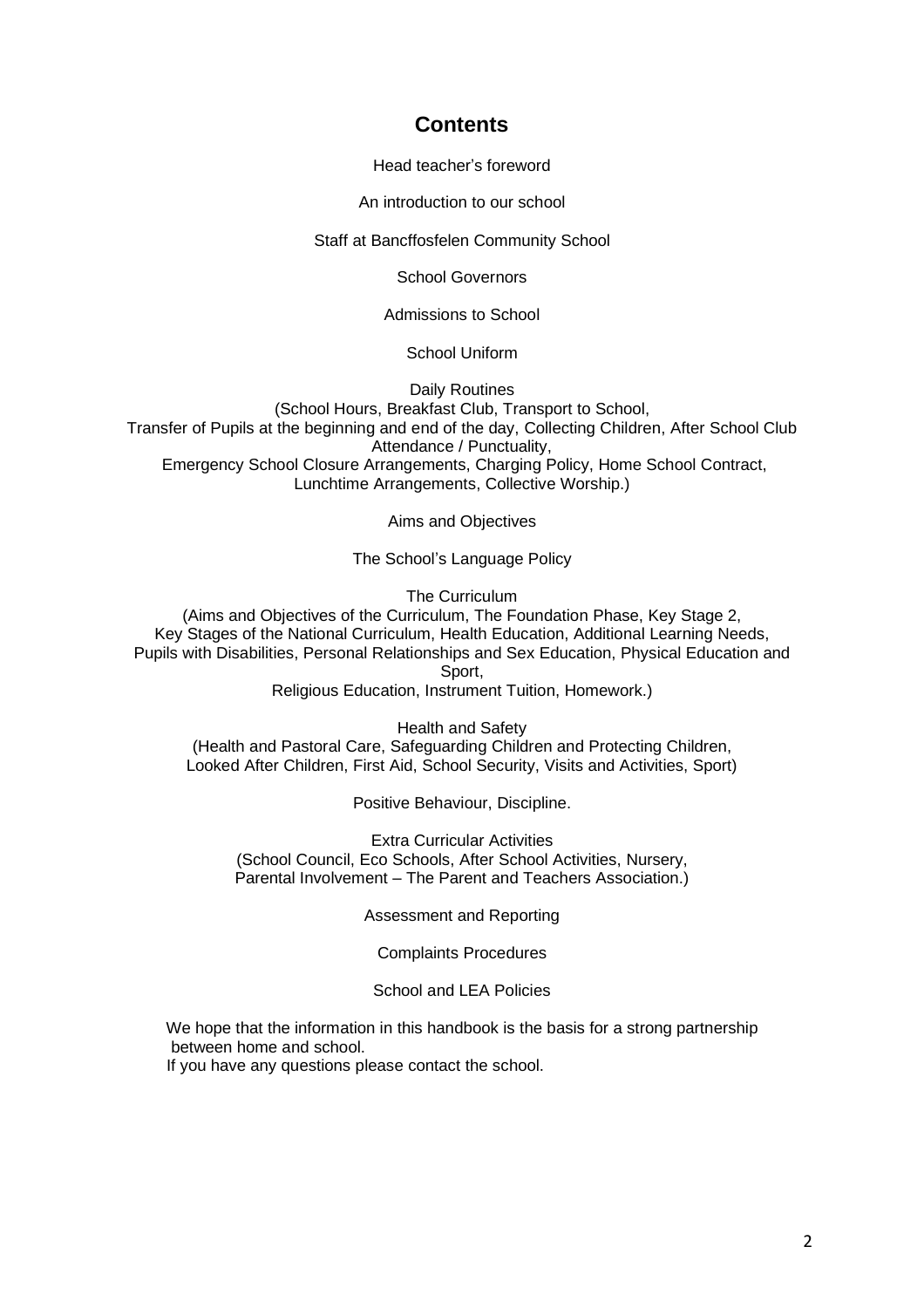#### **Head teacher's foreword**

It is a great pleasure to introduce this prospectus to you so that it will help you to know more about the life and work of Bancffosfelen Community School.

In our school the aim is to create a safe and happy environment for your child in order to stimulate his/her spiritual, moral, cultural and physical development. A positive relationship between the school and home is instrumental in the relationship between teacher and parent, to provide the best possible learning environment.

Most visitors to the school comment on the warm welcome they receive and the courtesy and maturity of our pupils. The relationship between staff, adults and pupils is good and is based on respect. The pupils' behaviour in lessons, during break times and on school visits is expected to show that they care for each other.

Bancffosfelen is a happy school and this springs from the increasing number of different and successful activities that take place here. Such an effort makes the pupils, parents, staff, the L.A. and the public in general, proud of their connection with the school. We like to take an interest in our pupils after they have left and are proud of their educational achievements. It is a pleasure to welcome them back to speak to the present pupils or to perform.

If after reading this prospectus you wish to have more information then please contact the school to speak to me.

Marie Langabeer,

**Headteacher.**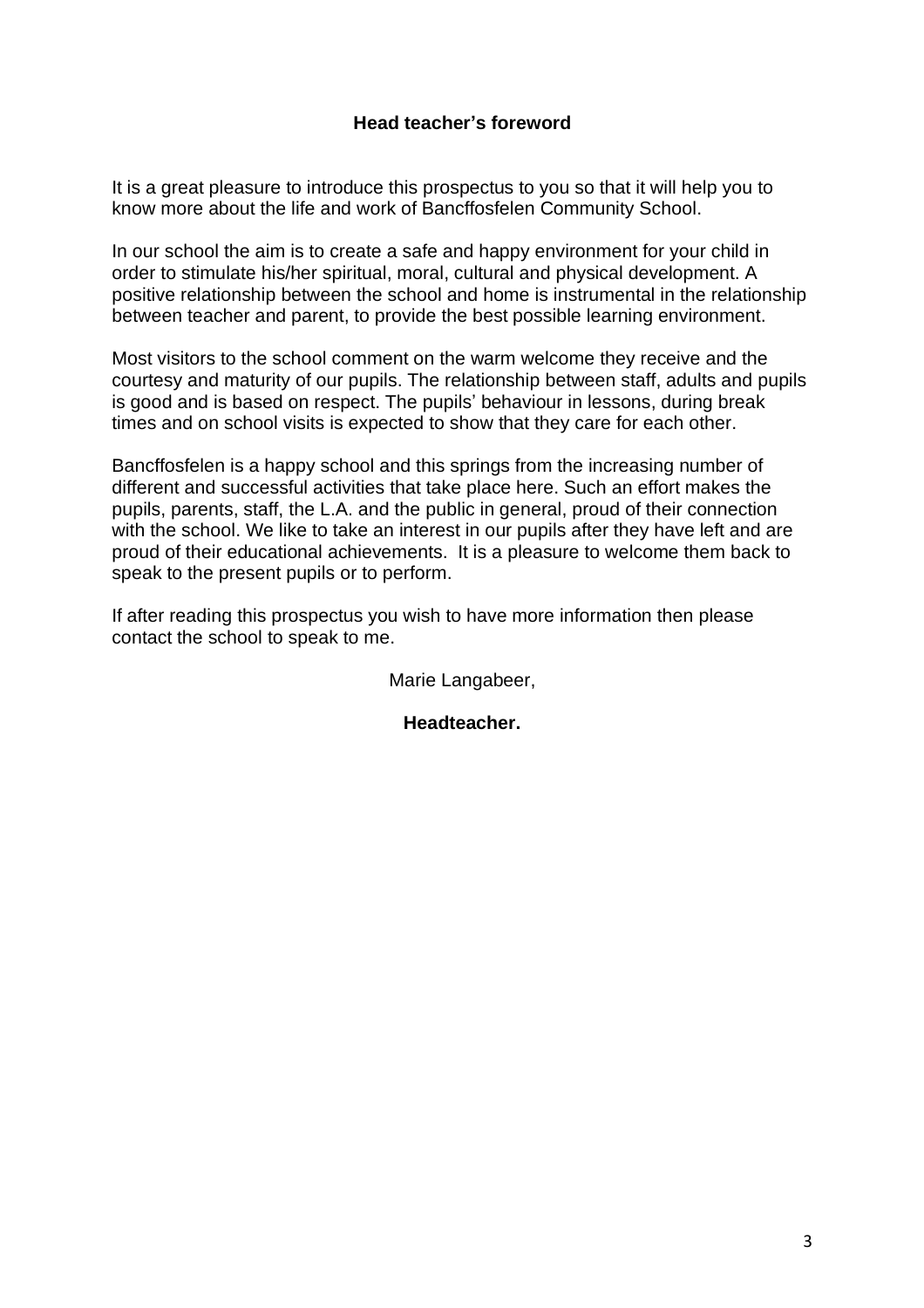#### **Welcome to our school**

It is a great pleasure to welcome your child to our school. We truly hope that their time here will be a happy time.

Every child is different.

They look different, they behave differently and develop at different times.

They learn at different levels and in different ways.

For the sake of the child, do not compare them with other children.

# **School Structure and Organization**

Bancffosfelen Community School is a rural primary school for pupils (boys and girls) from 3½ to eleven years old.

On June 25<sup>th</sup> 2017 the school celebrated 140 years since it first opened its doors!

The school consists of two classrooms, a library and craft room. The hall is a multipurpose area, used for assembly, as a dining area at lunchtimes, for physical education and Clwb Hwyl which is an after school club which is held on Tuesday evenings from 3:15 to 5:15 p.m.

The school is surrounded by a playing area. No private vehicles are allowed on to the schoolyard for the safety of the pupils. There is a large school playing field next door.

The pupils are separated by age into mixed ability classes. They are taught collaboratively as a whole class, in smaller groups and individually. This of course depends on the activity introduced, and the needs of the children. Groups of age, ability, friendship, gender, etc. are formed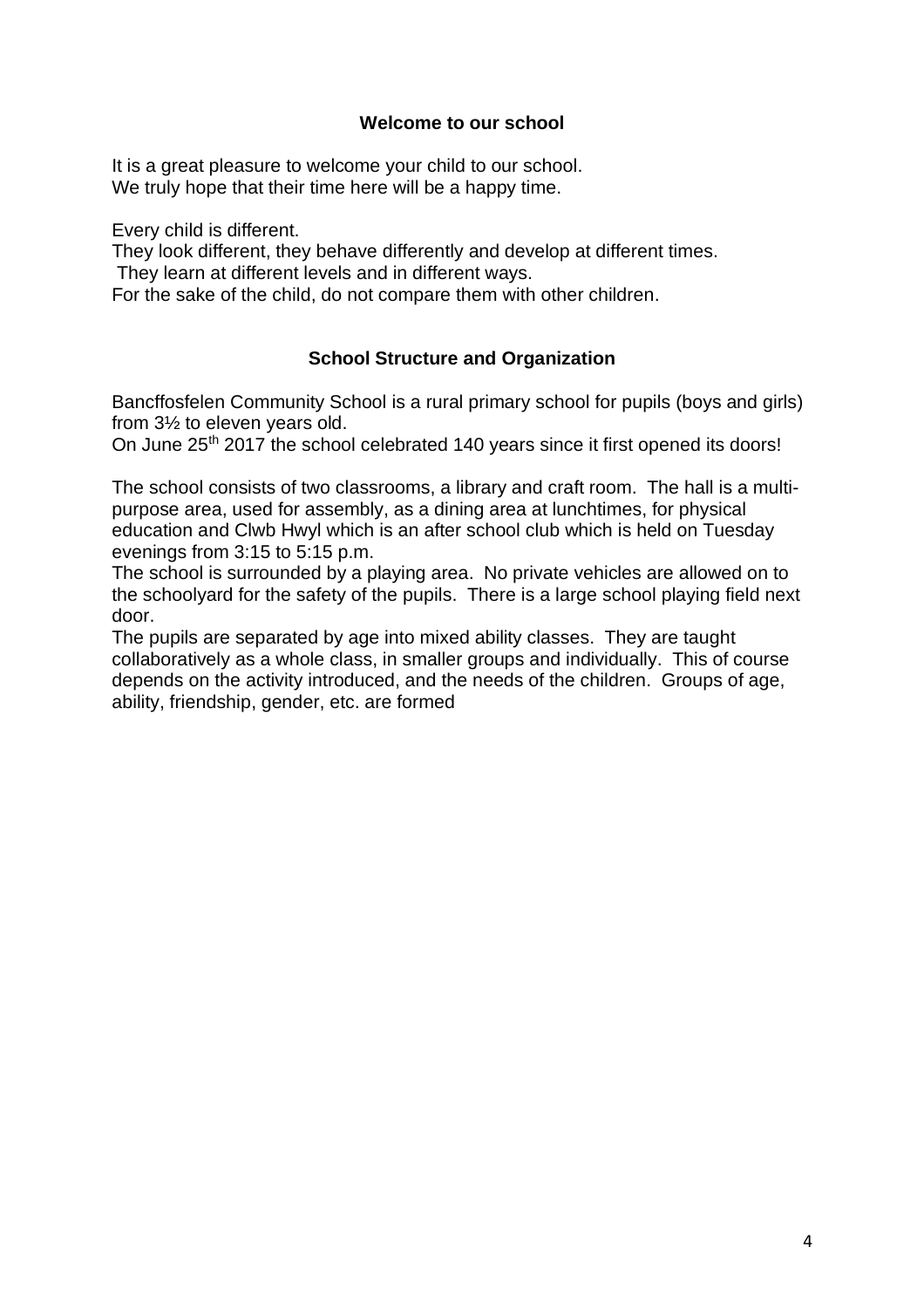# **Teaching Staff**

#### **Acting Headteacher**

Miss Marie Langabeer

**Teacher in charge of the school** Mrs Amanda Rees

#### **Teachers**

Mrs Susan Simpson Mrs Amanda Rees

#### **Classroom Assistant**

Mrs Anne Marie Passmore Mrs Angharad Rees Bryant

#### **Peripatetic Staff**

Mr E Alexander- Brass Mrs G Davies - Recorders

#### **Non teaching staff**

**Clerk to the Governing Body** : Mrs Marie Jenkins

**School Clerk** : Mrs Miriam Evans

**Caretaker / School Meals Clerical :** Mrs Christine Williams

**Cleaners**: Mrs Pamela Jones and Mrs Christine Williams

**Cook** : Mrs Lynette Sutherland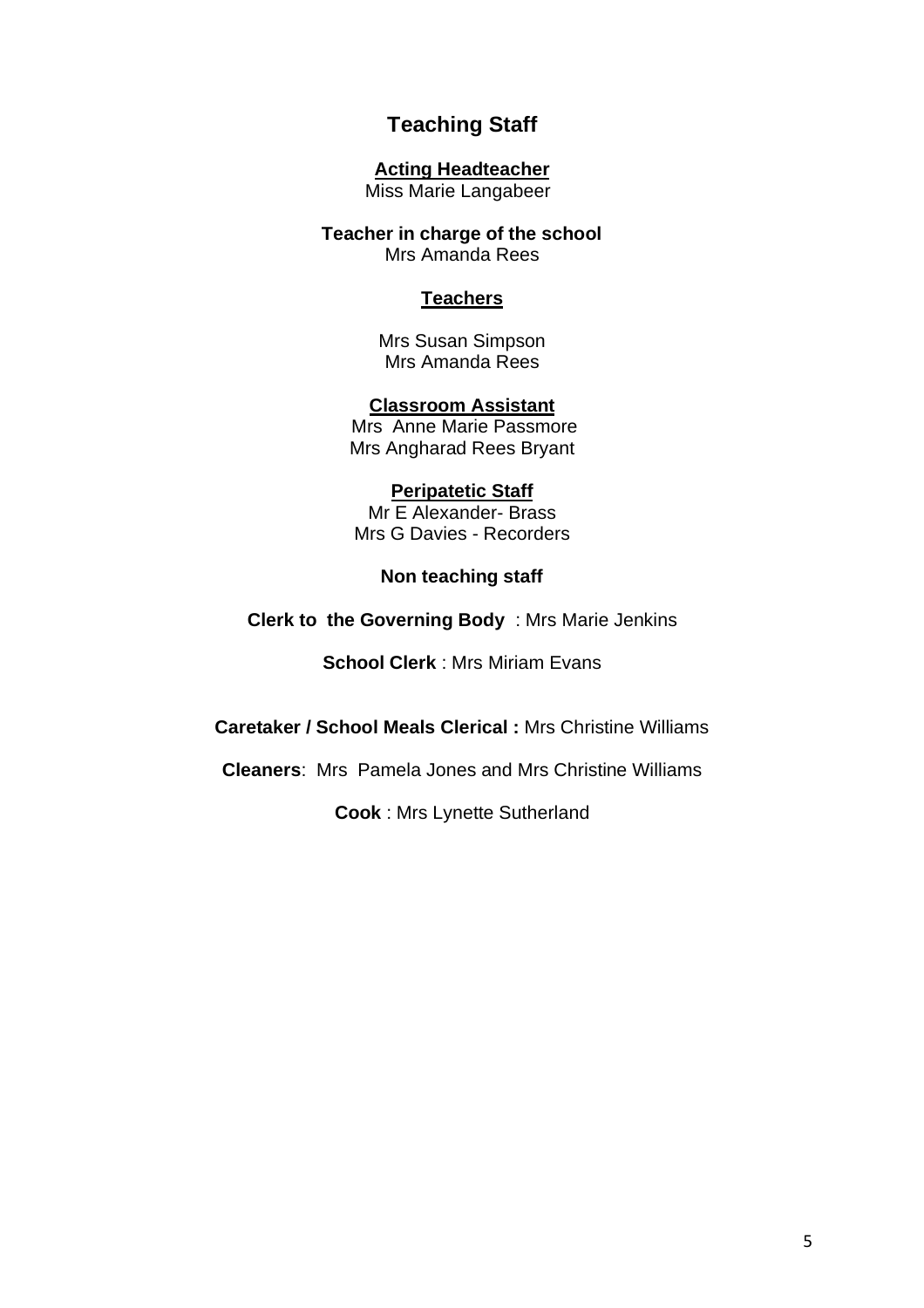# **School Governors**

|                | <b>Name</b>             | <b>Status</b> |                                               |  |  |  |  |  |
|----------------|-------------------------|---------------|-----------------------------------------------|--|--|--|--|--|
|                | Mr A Davies             |               | <b>Community Representative</b>               |  |  |  |  |  |
|                | Mr L Howells (Chair)    |               | Parent                                        |  |  |  |  |  |
|                | Miss M Langabeer        |               | <b>Acting Headteacher</b>                     |  |  |  |  |  |
| Representative | Mrs D Davies            | (Vice Chair)  | Community                                     |  |  |  |  |  |
|                | <b>Mr G Harries</b>     |               | <b>Additional Community</b><br>Representative |  |  |  |  |  |
|                | Mrs A Rees              |               | Teacher in charge                             |  |  |  |  |  |
|                | Mrs N Phillips          |               | Parent                                        |  |  |  |  |  |
|                | Mrs E Evans             |               | Parent                                        |  |  |  |  |  |
|                | <b>Mr Andrew Barlow</b> |               | <b>Community Representative</b>               |  |  |  |  |  |
|                |                         |               |                                               |  |  |  |  |  |

The Governing Body meets regularly (at least once each term) with sub-committee meetings held between each sitting of the Governing Body. An Annual Report is issued by the Governors which can be found on the school website (paper copies available at the office.) An Annual Meeting is held at the school which gives all parents the opportunity to respond to the report.

#### **Responsibility for Safeguarding Children**

Miss Marie Langabeer Headteacher MrsAmanda Rees Teacher Mrs Davinia Davies **Governor**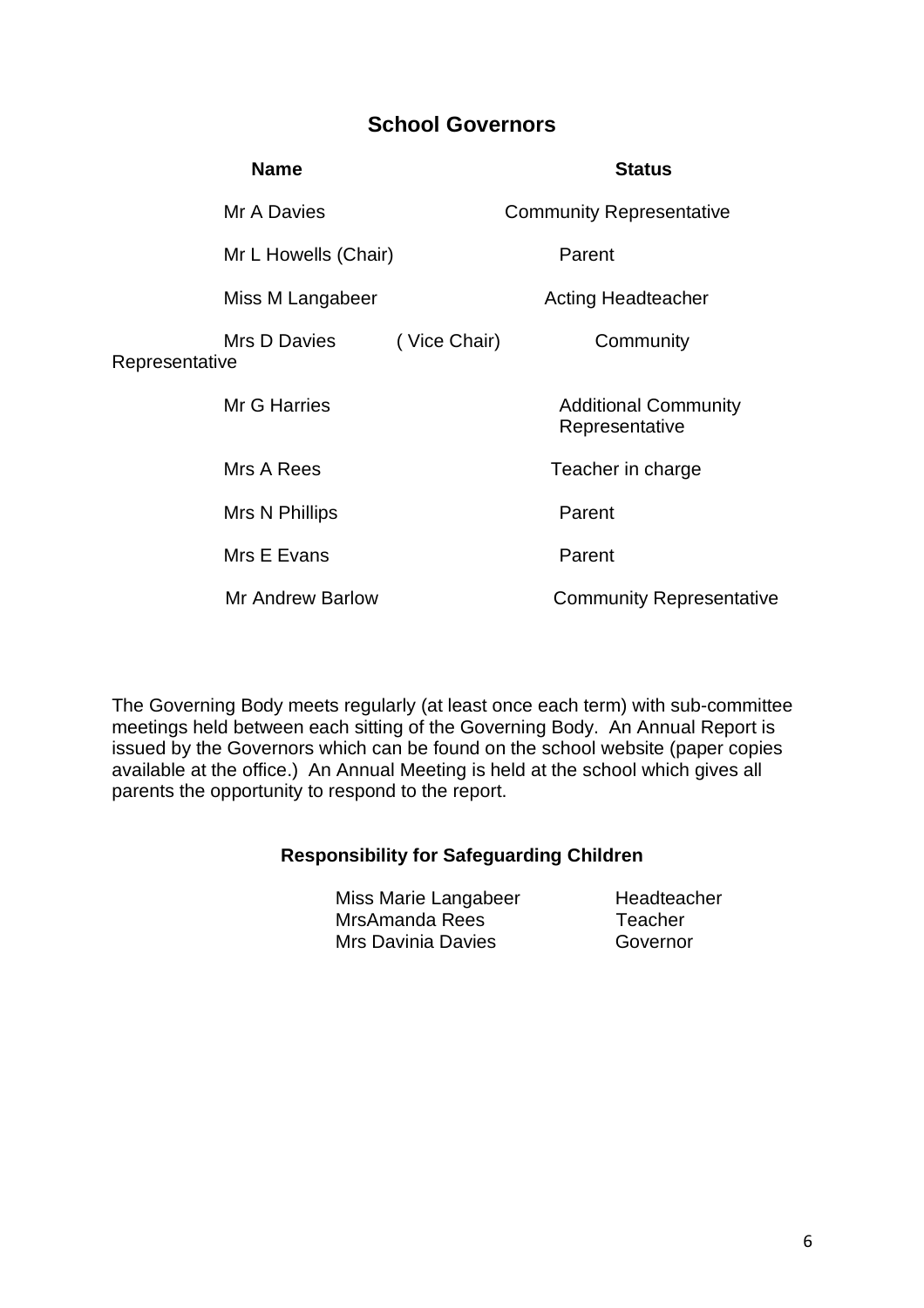# **Admissions to School**

Children will be accepted at the beginning of the term in which they celebrate their fourth birthday. An opportunity is given for new children to visit the school for two mornings towards the end of the term preceding enrolment. Parents are welcomed on an arranged visit so that they can acquaint themselves with the staff and discuss any matters which may arise. A pack of useful information on the school is distributed to all new parents. Parents are more than welcome to come in and see the class teacher, when available or alternatively make a mutually convenient appointment.

All parents are expected to sign a school-home partnership agreement, which outlines the expectations for the educational development of the child. A copy of this agreement is available in the school office.

#### **Pupils are eligible to be accepted:**

- if they live in the school catchment area.
- if they have older brothers or sisters who are on the school register.
- if they are induced for other reasons {LSA}.
- priority is given to pupils who live closest to the school, as measured on the public highway.

No priority is given to the date of birth or the acceptance date of application. The relevant dates are as follows :

| Autumn Term : | 1st September | - 31st December |
|---------------|---------------|-----------------|
| Spring Term:  | 1st January   | - 31st March    |
| Summer Term:  | 1st April     | - 31st August   |

All children wishing to apply for a place at the school, regardless of age, must do so by registering electronically on the Carmarthenshire website [www.carmarthenshire.gov.uk/schooladmissions.](http://www.carmarthenshire.gov.uk/schooladmissions)

The authority will decide who will be selected using specific guidelines. More details are available on the county website.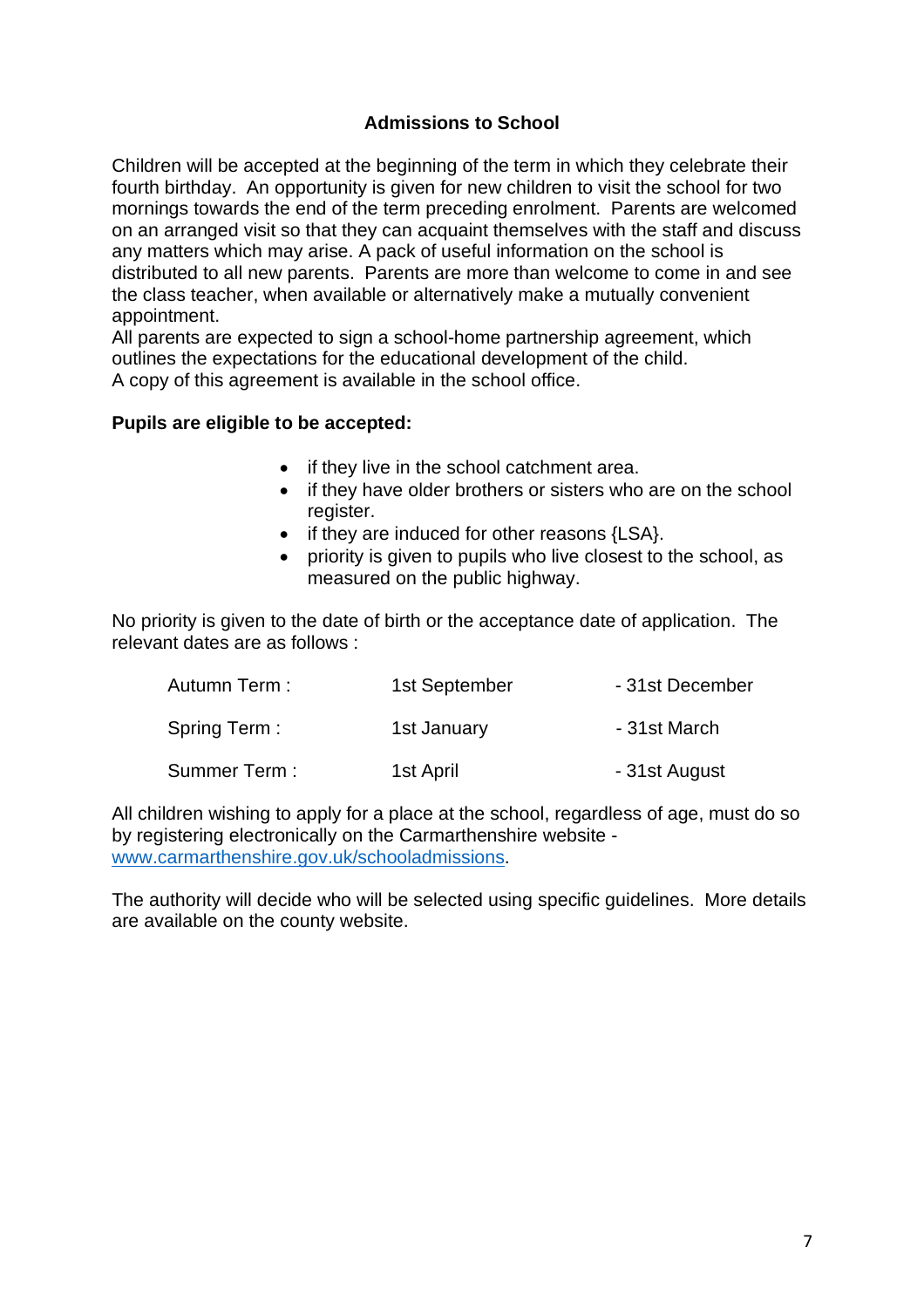#### **The Transition to Secondary School**

The pupils of Bancffosfelen Community School are invited to attend Ysgol Maes Y Gwendraeth in Cefneithin to receive their secondary education. The Headteacher and Year 5 and 6 teachers attend meetings in order to enhance the transition between the schools, where a range of matters are discussed. We also greatly benefit from the resources offered at these schools.

Parents have the right to send their children to the Secondary School of their choice after consultation with the Area Education Office.

#### **School Uniform**

Setting standards is very important to us as a school and the general appearance of the pupils leads to a sense of pride in the school. This, together with good discipline, will be an aid to maintaining academic standards. We expect the pupils to wear the school uniform every day to instill a respect for, and create a positive attitude for the school.

#### **The school has a recognised uniform. It includes:**

a blue sweatshirt, a light blue polo shirt (all of the above should show the school logo.) Grey skirt Grey trousers Black shoes Grey tights a waterproof coat.

Sweatshirts can be purchased from Eurllyn Crosshands.

School Sports Kit - White T-shirt, Navy shorts, tracksuit or leggings and trainers.

# **Remember to label all clothing with your child's name**.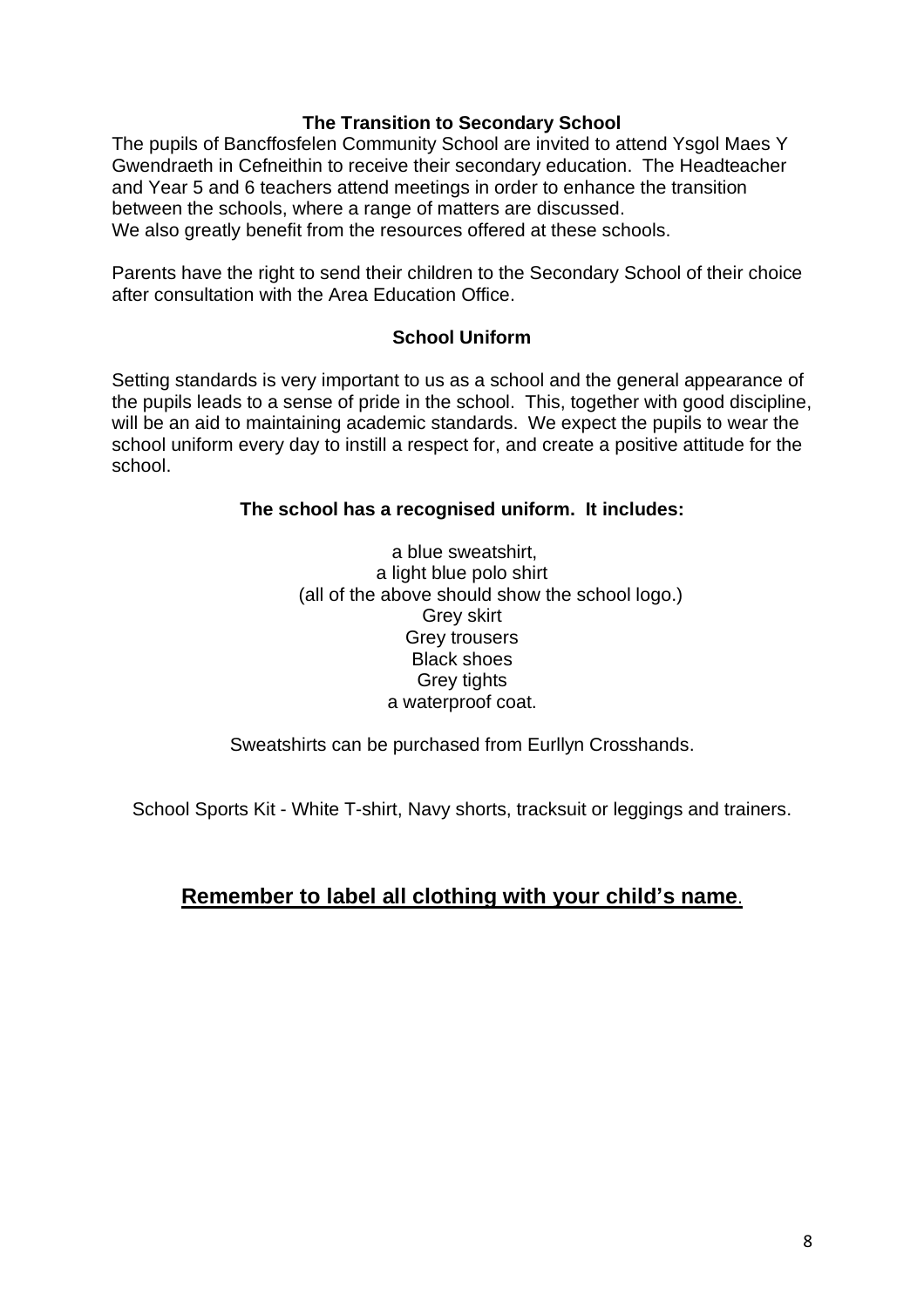#### **Accessories / Safety issues**

When pupils are taking part in physical education activities we require that they remove any item that may pose a risk to themselves or others during that activity, e.g. watches. May we suggest that if a child is receiving new earrings that they are set at the beginning of the summer holidays so that when they return to school the item can be removed.

During informal playtimes i.e. the morning / noon / afternoon break, accidents may happen because children are wearing jewellery. We strongly recommend, for the safety of the individual and others, that each child removes any jewellery before coming to school.

The school accepts no responsibility for the loss or damage of any jewellery or expensive items brought into the school by pupils.

#### **Daily Routine**

| $8:50$ a.m.                        | Registration                                  |
|------------------------------------|-----------------------------------------------|
| $10:30 - 10:45$ a.m. Morning Break |                                               |
|                                    | 12:00 - 1:00 p.m. Lunch (Foundation Phase)    |
|                                    | 12:00 - 12:45 p.m. Lunch (Key Stage 2 Pupils) |
| $2:20 - 2:30$ p.m. Afternoon Break |                                               |
| 3:10 p.m.                          | End of School day                             |

It is a requirement that the parents or carers of all late arrivals sign in at the entrance stating the reason for their lateness as the school tracks punctuality. Late arrival disrupts the class as well as the pupil's individual work. The Local Education Authority will be informed in cases of persistent lateness.

You are reminded that it is not policy to receive children before 8:45 a.m. when staff officially commence their duty to supervise the pupils until 9:00 o'clock. The School or the Education Department will not be responsible for the welfare and safety of children left before this time. If your child attends school before this time please ensure that you deliver them safely into the Breakfast Club.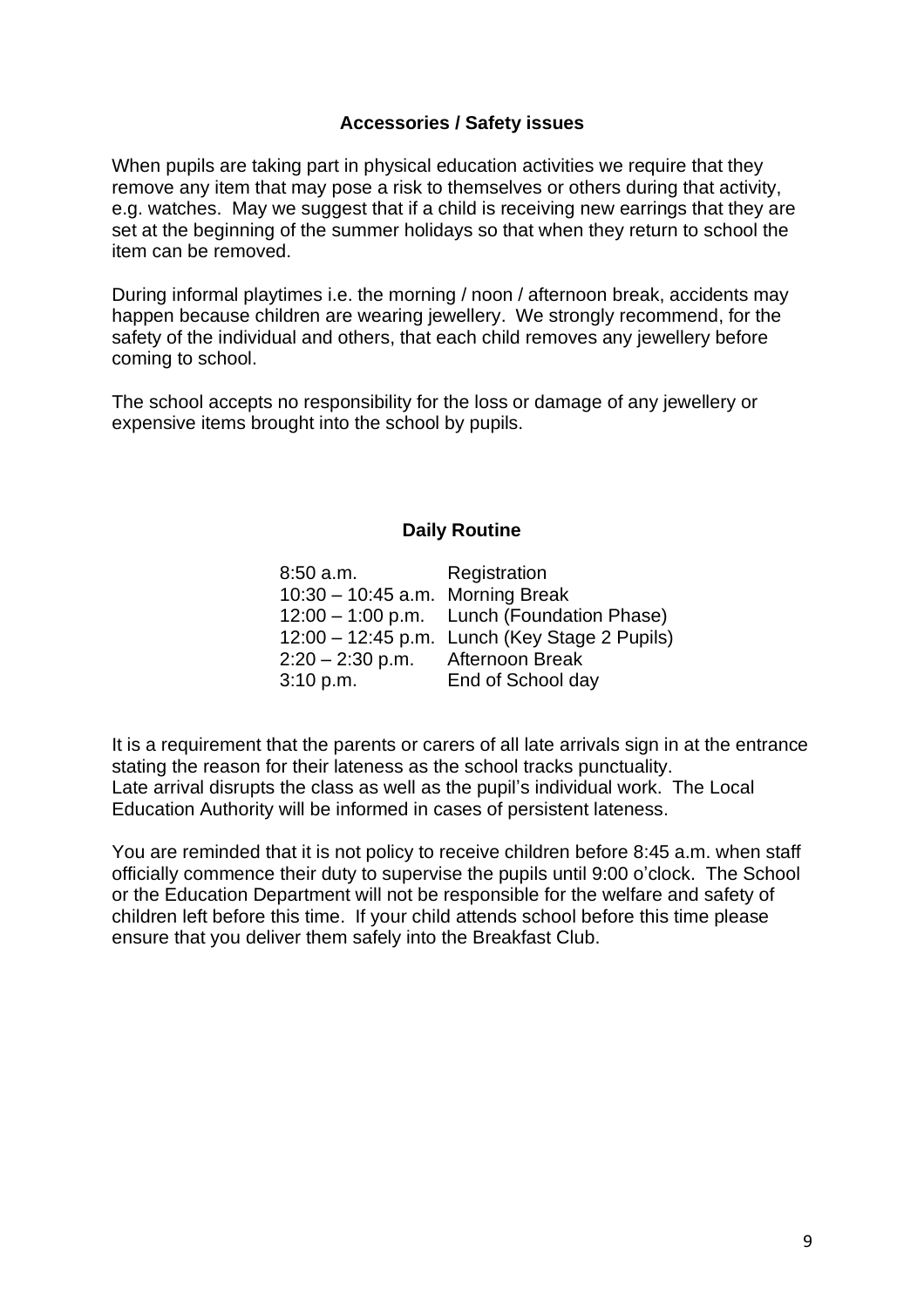#### **Breakfast Club**

For the parents who need an early start, we provide the children with a safe environment and a nutritious free breakfast to start the day. The Club is open from 7:45 a.m. with breakfast being served until 8:30 a.m. Pupils who arrive in school before 8:40 a.m. must attend the Breakfast Club.

#### **Transport to the School**

It is the parents' responsibility to arrange transport to and from the school for children that attend the school from outside the catchment area.

#### **Transfer of pupils at the beginning of the day**

All parents will leave their child/children at the main entrance in the care of the member of staff waiting there to receive them. Members of staff will be on duty at the door from 8:45 a.m. and will accept all correspondence, lunch payments, trip letters etc. Please leave any payments in an enveloped clearly marked with your child's name, class and amount included.

Please remember it is your responsibility as parents to ensure your child enters the school safely.

# **Transfer of pupils at the end of the day**

Foundation Phase Pupils - Parents are expected to come and collect their children from a member of staff at the main entrance.

Key Stage 2 Pupils - Pupils will be accompanied by their teacher, to meet parents/carers at the entrance.

Please remember it is your responsibility to cross your children across the road. We emphasise that the school is not responsible for the safety of children outside the school entrance.

#### **Collecting Children at the end of the day**

Parents are encouraged to wait inside the school gates when collecting their children.

If a relative or friend is collecting your child from school we would appreciate knowing this to avoid embarrassing confrontations and to ensure the safety of your children. No child will leave the school grounds unless there is confirmation that there is a responsible adult to meet and care for them. If both parents are working, then please ensure that arrangements have been made with a friend or relative to collect, and inform the school accordingly. You are required to complete a consent form if your child is walking home from school.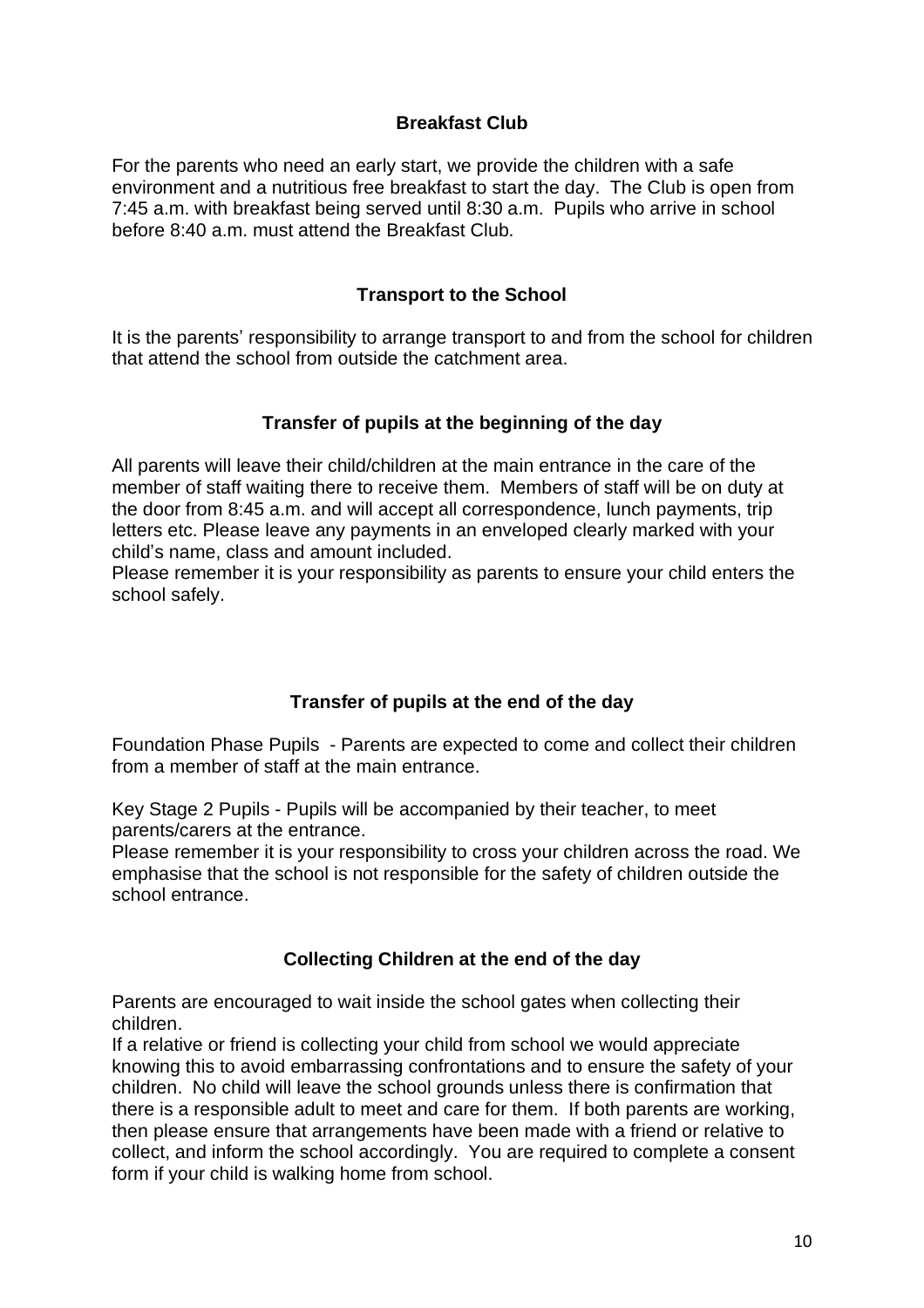#### **Attendance / Punctuality**

It is a requirement that you telephone the school immediately on the first morning your child is absent for any reason.

All parents are required to notify the school of any absence in writing when the child returns to school after any absence. Failure to do so will result in your child's absence being entered in the register as an 'unauthorised absence'. The register closes at 9:30 a.m. Any pupil who arrives after this time without a medical reason will be designated as 'late after the register closed' and this will be regarded as a morning's absence in the school's statistics. Parents are expected to sign a book at reception when their child arrives late. Parents are encouraged to try to make medical or dental appointments outside school hours, to avoid disrupting their child's education. For the children's benefit we ask that wherever possible, holidays are not taken in school time.

# **Attendance**

| 2016-2017 | 93.1%  |
|-----------|--------|
| 2017-18   | 94.5%  |
| 2018-19   | 91.72% |

# **Our attendance target is 95%**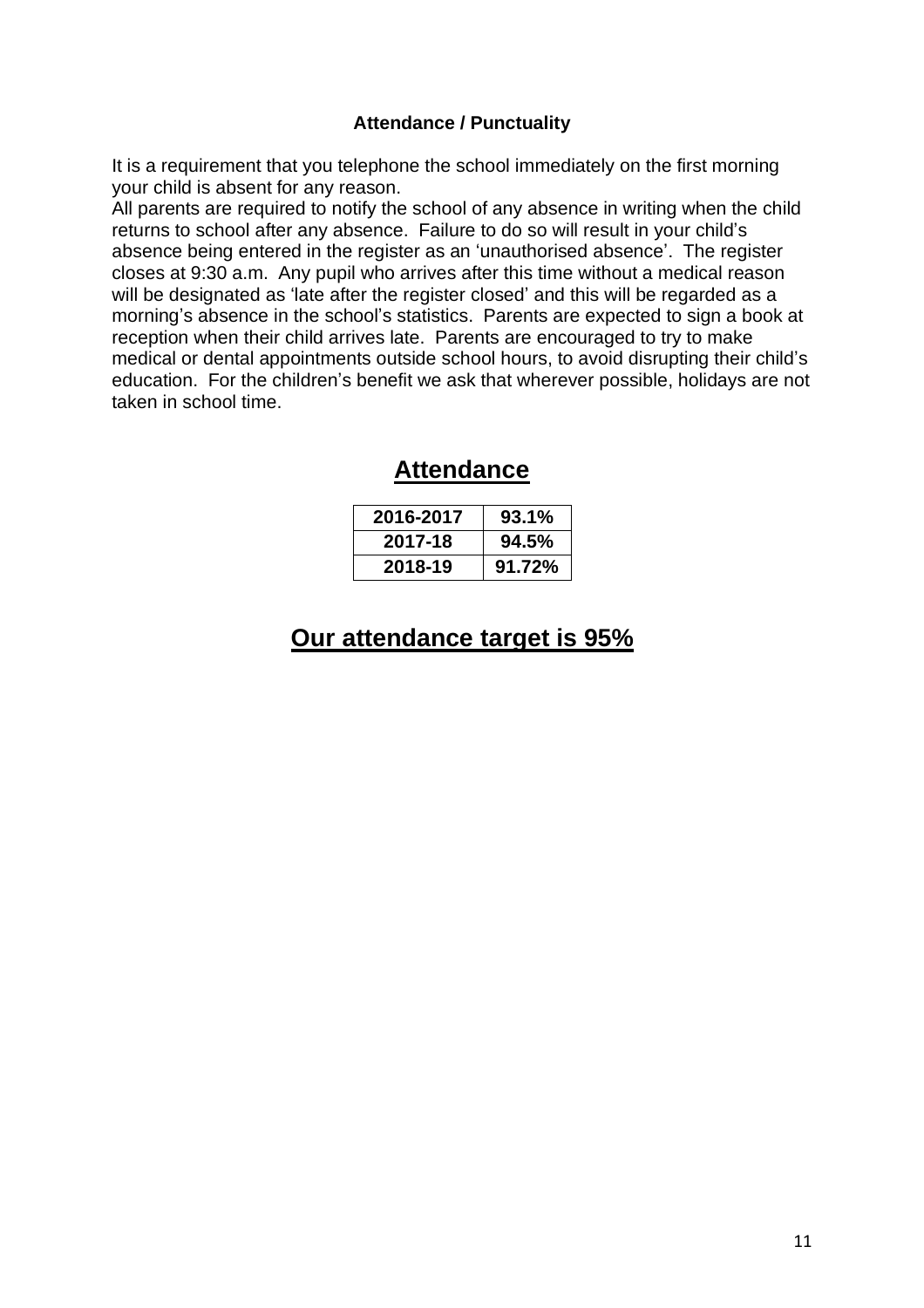The term times for this academic year are:

# **SCHOOL TERMS AND HOLIDAYS - ACADEMIC YEAR 2019/2020**

|                                                                                    |                          |                              | <b>Half Term Holiday</b> |                         |             |  |  |  |
|------------------------------------------------------------------------------------|--------------------------|------------------------------|--------------------------|-------------------------|-------------|--|--|--|
| Term                                                                               | <b>Term Begins</b>       | <b>Begins</b><br><b>Ends</b> |                          | <b>Term Ends</b>        | <b>Days</b> |  |  |  |
| Autumn<br>2019                                                                     | Tuesday<br>3rd September | Monday<br>28th October       |                          | Friday<br>20th December | 74          |  |  |  |
| <b>Spring</b><br>2020                                                              | Tuesday<br>7th January   | Monday<br>17th February      | Friday<br>21st February  | Friday<br>3rd April     | 59          |  |  |  |
| <b>Summer</b><br>2020                                                              | Monday<br>20th April     | Monday<br>25th May           | Friday<br>29th May       | Monday<br>20th July     | 60          |  |  |  |
| Designated INSET Days -<br>Monday, 2nd September 2019<br>Monday, 6th January 2020. |                          |                              |                          |                         |             |  |  |  |
| <b>Total</b>                                                                       |                          |                              |                          |                         |             |  |  |  |

 $N.B.$ Good Friday -10th April 2020 8th May 2020 May Day -

Nodwch y gallai manylion y calendr hwn newid o ganlyniad i benderfyniadau polisi'r llywodraeth. Nid yw Cyngor Sir Caerfyrddin yn derbyn cyfrifoldeb dros unrhyw golledion yn sgîl gorfod newid trefniadau gwyliau oherwydd newidiadau o'r fath.

Please note that this calendar is subject to any changes that may arise as a result of government policy decisions. Carmarthenshire County Council does not accept liability for any losses incurred in respect of altered holiday arrangements following such changes.

The school holiday list can be seen on the Carmarthenshire County Council website: <https://www.carmarthenshire.gov.wales/media/4018/school-hols-2019-20.pdf> or on the school website.

#### **Emergency school closure arrangements**

From time to time we may need to close the school at short notice e.g. when it snows, a burst water pipe. Every effort is made to notify parents as soon as possible either by text, email, the school or County Council website (www.carmarthenshire.gov.uk) or an announcement on Radio Cymru, Radio Wales and Radio Sir Gâr / Carmarthenshire Radio. It is your responsibility as parents to inform the school if there are any changes to contact phone numbers.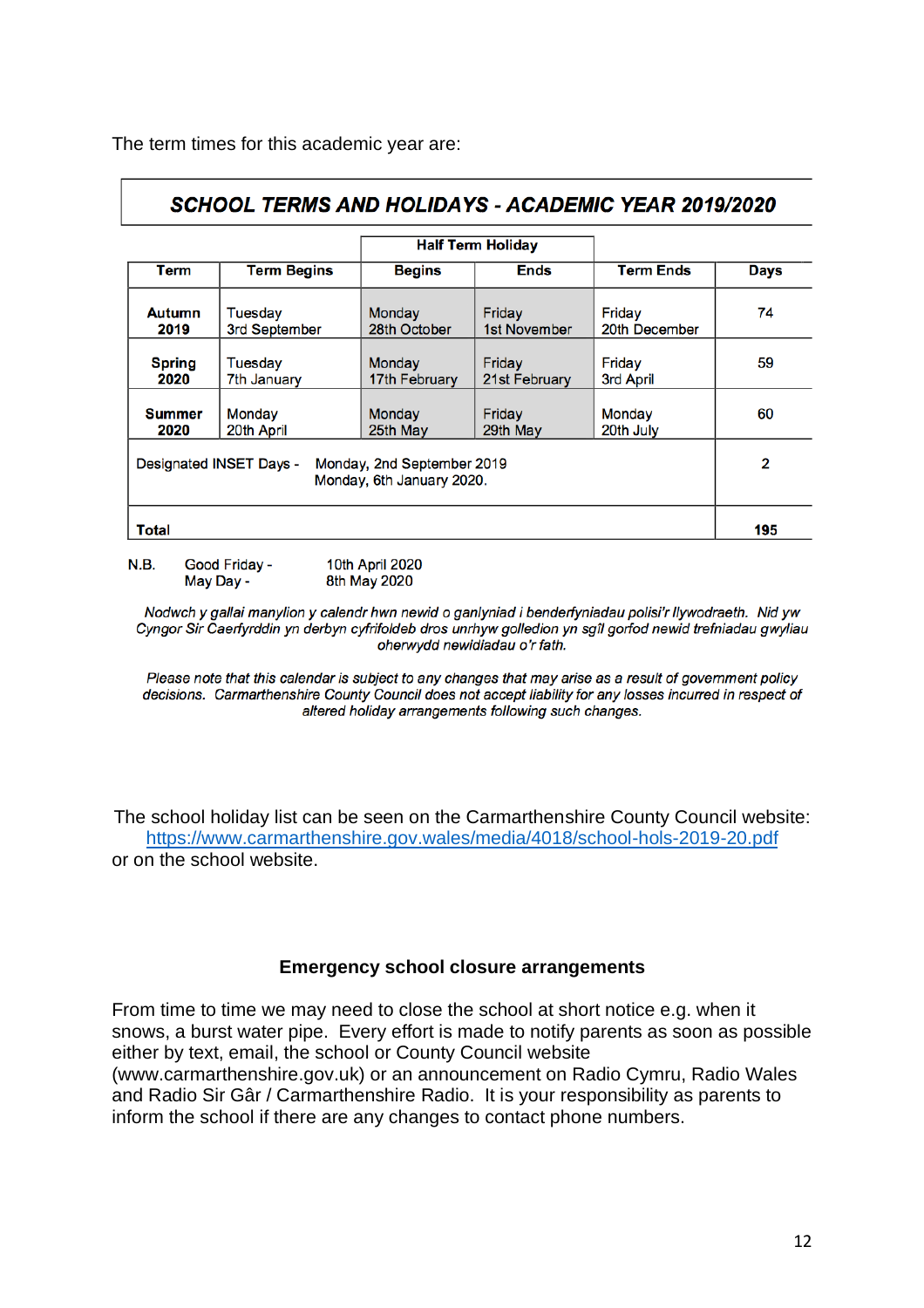# **Charging Policy**

There is no charge for school activities except for the following : Educational Tours and visits, for which contributions from parents are sought. Extracurricular activities run by outside organisations.

The school is always prepared to discuss the relevant charges when a parent / guardian is concerned about the costs involved in participating in these school activities.

#### **Home - School Contract**

The contribution of parents is of the utmost importance to secure the best education possible. We believe in working in partnership with parents to achieve the best for our pupils. One strategy that we use to achieve this is to ask parents to sign a Home – School Contract.

Parents are expected to sign and comply with a home / school agreement to cooperate with the school for the benefit of pupils.

#### **Lunchtime arrangements**

School lunches are prepared in the kitchen daily. The current menu is usually circulated to every home and is also displayed in the school reception area. The menu is available on line through the schools website www.bancffosfelen.amdro.org.uk (choose the wellbeing option).

The cost of school dinner is £2.50 a day (£12.50 per week). All parents are asked to inform the school in writing of any allergies or special dietary requirements their child has, giving plenty of notice for these dietary requirements to be incorporated and sourced. As a member of staff has a nut allergy all lunch boxes must not contain foods which contain nuts.

It would be appreciated if everybody could pay their weekly dinner money in advance for the following week on the County's system Parent Pay.

A free lunch is available for those who are eligible and you should apply to the local authority at **The Education Department, Parc Myrddin, Carmarthen, www.carmarthenshire.co.uk** or by contacting the school if necessary. A child cannot receive free meals without authorisation from the local authority. An application should be made at least 6 weeks before the expiry date for free school meals.

Arrangements are made for pupils who choose to bring their own packed-lunch to eat under supervision in the hall. We have a supervisor who monitors lunchtime activity. If a pupil makes a decision to change from eating sandwiches to receiving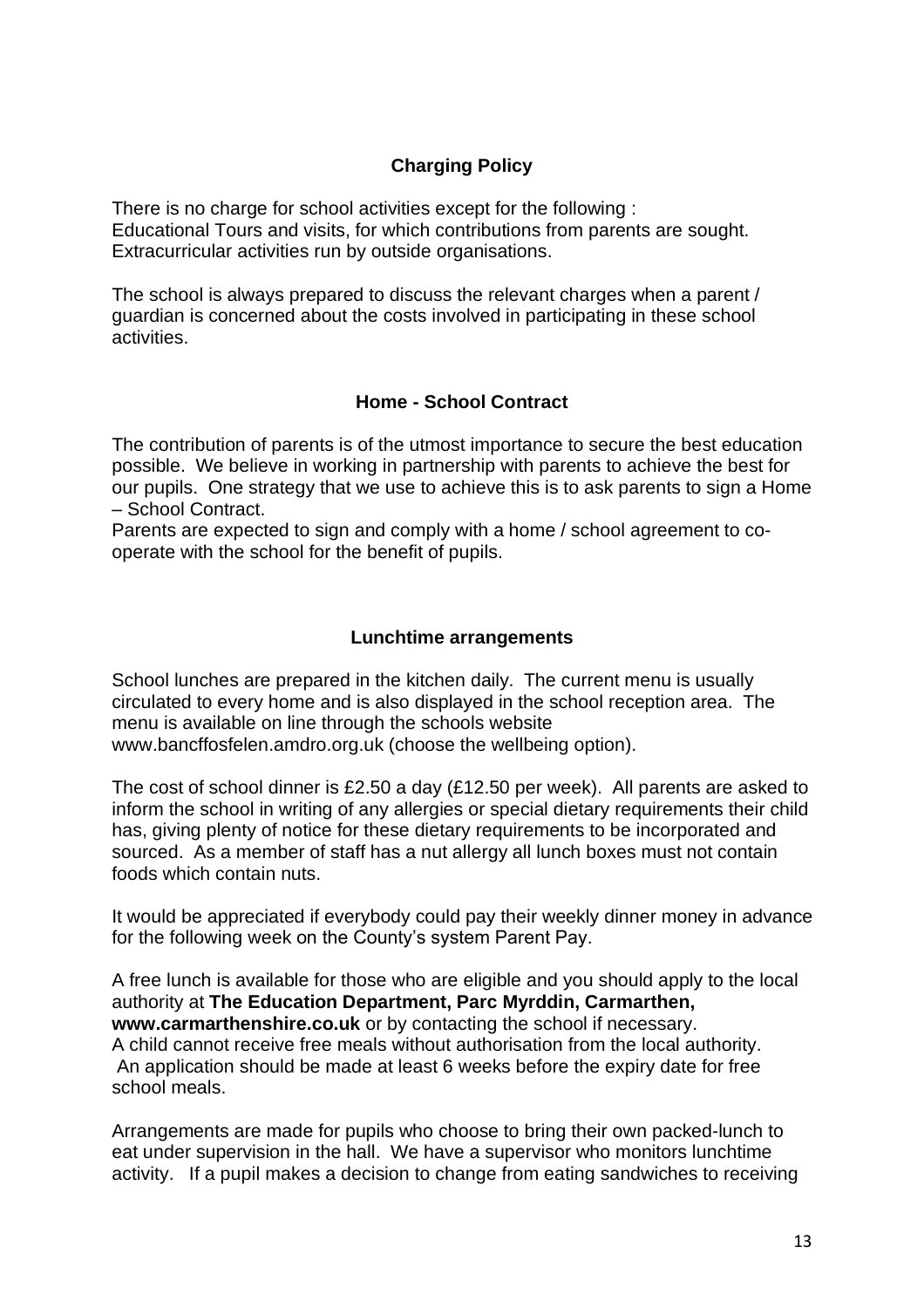a school lunch, or vice versa, you must inform the school on Friday morning in advance of the following week. We are a Healthy School and encourage healthy lunch boxes.

# **Collective Worship**

Our daily religious service is based on Christian values and principles. Each class in turn is responsible for the service and pupils are given the opportunity to take part in these acts of worship.

Visitors are from time to time are invited to contribute to our assemblies or to special services. If parents request that their child should abstain from assembly then alternate arrangements will be made if required.

Please discuss your requirements with the headteacher or teacher in charge.

# **Aims and Objectives**

At Bancffosfelen Community School our objective is to create a school community that :

- ensures that every pupil is fluent in Welsh and at ease in a Welsh environment.
- motivates all pupils to develop their potential, both academically and culturally, emotionally, socially and physically.
- encourages all pupils to develop and master the skill of communicating in Welsh and also in English, to be bilingual.
- appreciated the moral values of our nation and the world, and creates and awareness of the needs of children and other people.
- ensures that all pupils are able to make a valuable contribution in a sound and vibrant society.
- creates an awareness and a desire for the spiritual dimension of life, a respect for religious values, and a tolerance of other races and religions.
- develops the basic skills in all aspects of the curriculum relevant to the age, aptitude and abilities of the pupils.
- develops mathematical, scientific and technological skills and aptitudes through relevant experiences that reflect the ever changing patterns of our world.
- develops self expression through the medium of music, mime, drama, art and physical education.
- creates an awareness of the need for personal hygiene, good manners and courtesy.
- promotes safe practices in the school, in the home and in society.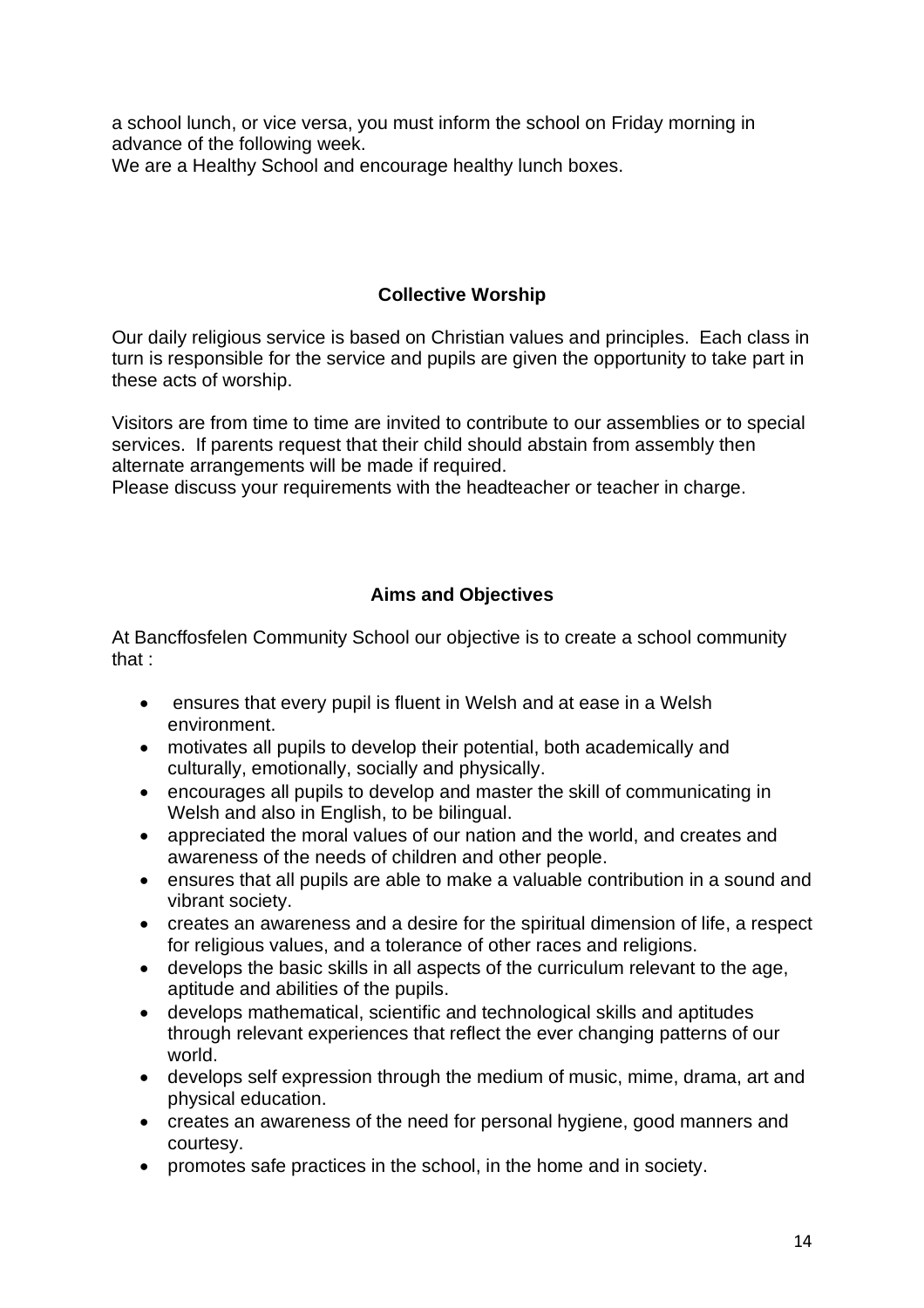- creates a close link between home and school so that parents and teachers work in harmony for the benefit of all pupils.
- creates an ethos and ambience that everyone associated with the school will enjoy.
- supports committed and enthusiastic teachers.
- presents opportunities for each pupil to develop to the best of his/her ability in every aspect of the curriculum.
- introduces an education that is relevant to the pupil's experiences in the community.
- encourages respect towards others and their property.
- encourages communication and co-operation with parents.
- develops enquiring and lively minds, with the ability to enquire and discuss reasonably and to respond to tasks.
- fully develop language skills, so that it can be used purposefully and meaningfully to communicate, including listening, speaking, reading, writing and appreciating literature in their first and second language.

# **Equal Opportunities**

The school promotes equal opportunities for all pupils and details are in the policy, which is available from the school office. Each pupil, irrespective of gender, ability or cultural and ethnic background, should experience a balanced, broad, differentiated curriculum which is equitable both as regards access to learning opportunities and in relation to the personal esteem accorded to individual learners – in short a whole curriculum. We welcome any new and relevant information to ensure equal opportunities for all.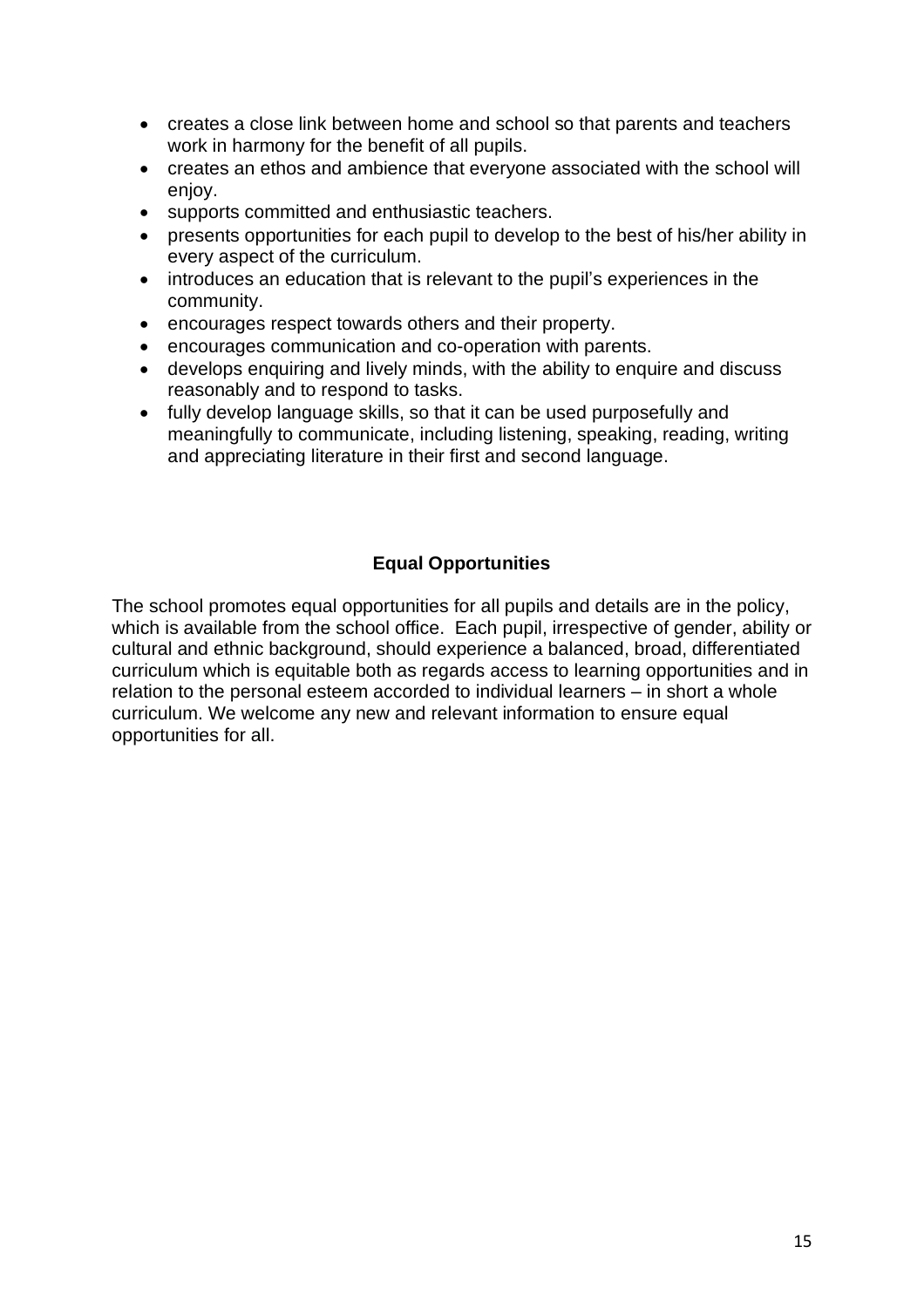#### **The School's Language Policy**

Bancffosfelen Community School is a 'Category A School' or Welsh medium school, which means it is a Welsh medium school. By the age of eleven most pupils are proficiently bilingual.

Welsh is the main teaching language during the Foundation Phase (3+ to 7 years) old). English is introduced throughout Key Stage 2 (7+ to 11+) the children are educated through the medium of English and Welsh.

For children who start school and have no understanding of the Welsh language the following steps are taken:

Reception, Years 1 and 2 - The pupils are made to feel settled and secure in the school by speaking to them in English, that is, commands and instructions are given to the individual child in English. After the initial settling in period, the Welsh language is introduced gradually through practical activities, which include structured oral work. The pupil is then taught to read, write and to speak in Welsh. The class teacher is aware of the child's use of the English language during this period.

Years 3, 4, 5 and 6 - For the pupils who start school without any knowledge of the Welsh language at this age there is an initial settling in period. The pupils are taught through the medium of English and Welsh is introduced as soon as possible, through practical activities. The pupils are offered the opportunity of attending a Welsh course for two days a week. This usually takes place over a term or two in the 'Ganolfan Iaith.'

Sometimes, on the advice of the County's Educational Psychologist, a pupil with Special Educational Needs is deferred from Welsh in the National Curriculum. When this happens the class teacher prepares work through the medium of English for the pupil.

Considerable importance is attached to the activities of the Urdd (Welsh League of Youth) at Bancffosfelen Commuity School. These activities promote the Welsh culture and makes the children more aware of their background and roots, their heritage. They also have the opportunity throughout this organization to meet new friends from all over Wales. We enthusiastically enter into a variety of competitions organised each year by the Urdd. Urdd membership fees are collected in the autumn term each year. Acquiring membership enables each pupil to enter the offical Urdd competitions.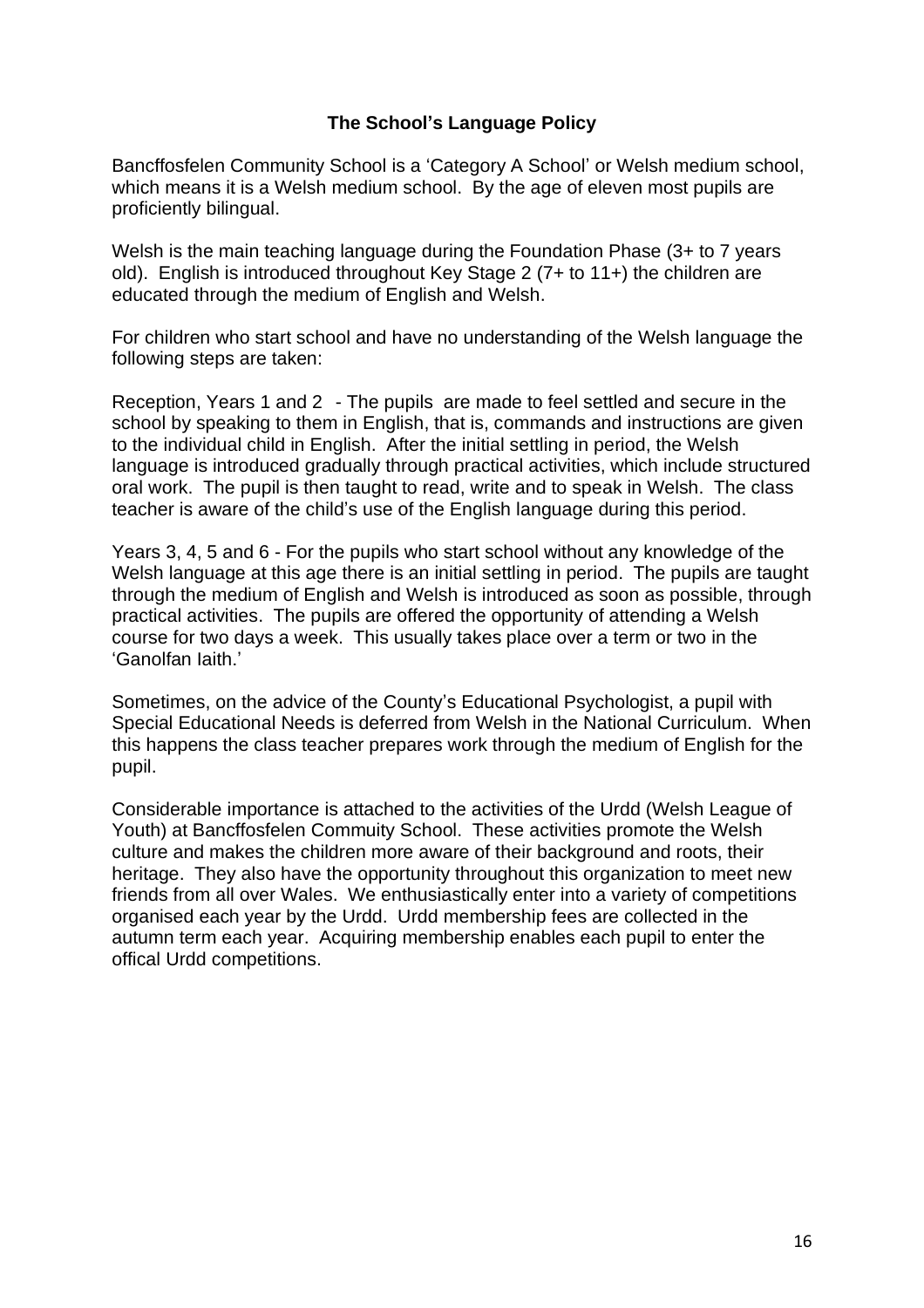#### **The Curriculum**

Our aim is to provide the highest quality care and education in a happy, caring, active and safe environment to enable all children, whatever their ability, to achieve their potential. Emphasis is placed on learning the basic skills of literacy and numeracy and the importance of making them relevant and meaningful to the child.

It is important to make the children aware of their environment, their community, their country and the world.

#### **Aims and objectives of the curriculum**

Encourage the spiritual, moral, cultural, mental and physical development of the pupils in school and society.

To prepare pupils for the opportunities, responsibilities and life experiences of adulthood. {1988 Education Reform Act}.

It is intended that the educational aims of developing a pupil to his/her full ability are reflected in the whole school curriculum and through the school's many experiences.

By using a teaching and learning method which is based on themes and the programmes of study of the Foundation Phase and the National Curriculum we ensure a broad and balanced curriculum. Every pupil's progress is continually assessed over every aspect of their work and, if necessary, the parents contacted. We provide a curriculum that ensures that every child develops an awareness of Welsh culture and its associated heritage.

The school has an equal opportunities policy. An effort is made to promote this policy by including it in the curriculum and at every opportunity during the lessons taught. Following the 1998 Education Act and changes to the National Curriculum in 2000 and 2008 as well as the introduction of the Foundation Phase, the school produces and revises its policies to clarify how it meets the stated requirements. These include Welsh, Mathematics and Science as core subjects and English at Key Stage 2. The school also teaches History, Geography, Design and Technology, IT, Music, Art, Physical Education and Personal and Social Education as part of the National Curriculum foundation subjects.

Religious Education is obligatory at school although it is not a subject in the National Curriculum. The 1988 Education Act requires the Religious Education in schools "broadly reflects the main Christian traditions of the country, but learning should take into account other religious practices as represented in Great Britain". Bancffosfelen Community School ensures that it meets the legal requirements.

At Bancffosfelen Community School we place an emphasis on developing the Key Skills in Literacy and Numeracy across the curriculum.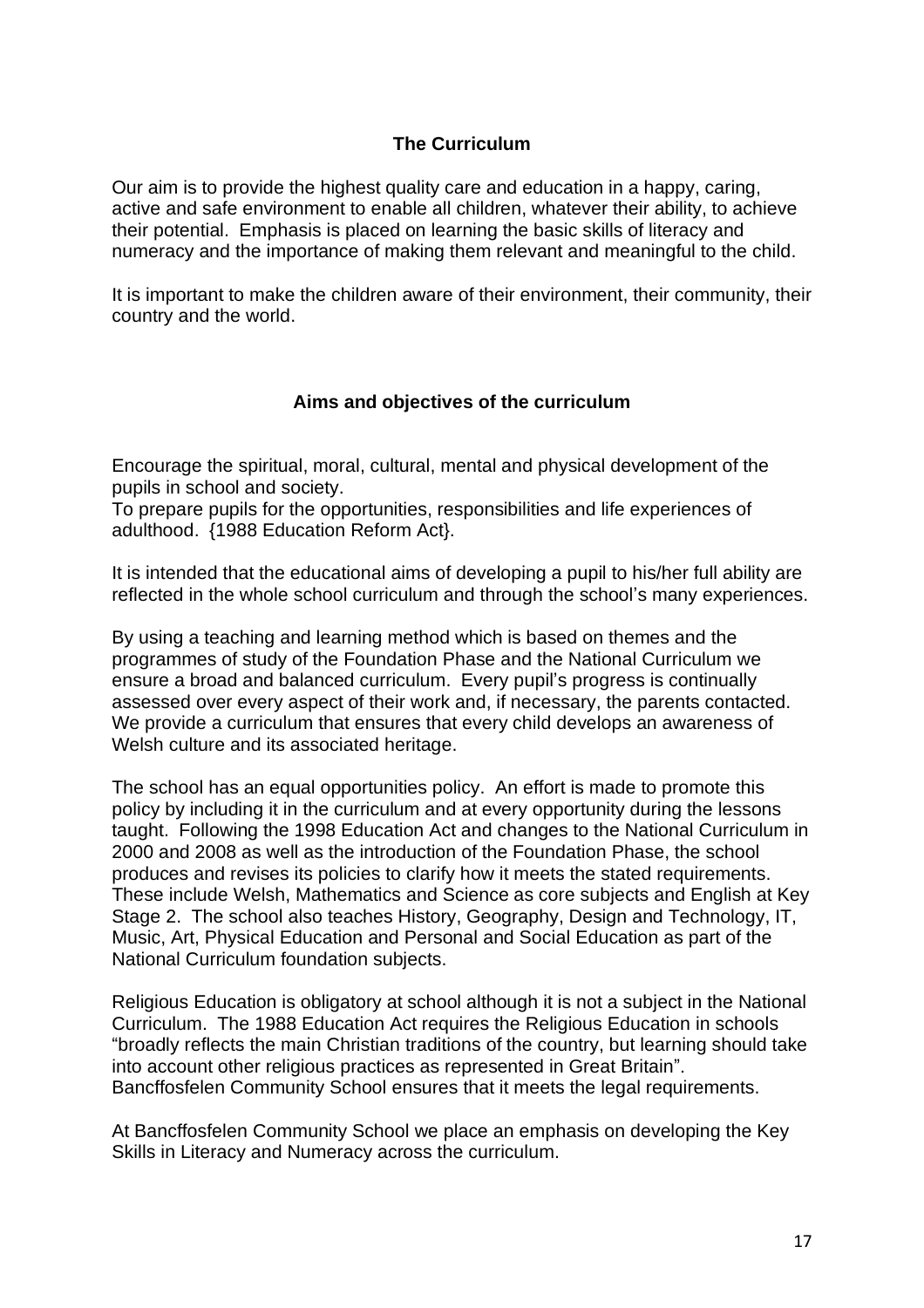# **The Foundation Phase**

A firm foundation is laid at this stage, with play featuring significantly during the day. The aim is to learn how to take turns, to share, to work together, to extend vocabulary, to get on with others and to appreciate the wider world around us. The importance of providing the experience of playing on a large range of toys is also appreciated in order to help the children develop physical and motor skills.

The work is based on the six areas of learning which form the Foundation Phase curriculum. Emphasis is placed on developing knowledge, skills and understanding through experimental learning - learning by doing - and by solving real life problems inside and outside. The six areas are:

- Personal, Social and Emotional Development (including Cultural Diversity and Well-being).
- Communication, Language and Literacy.
- Mathematical Development.
- Knowledge and Understanding of the world.
- Physical Development.
- Creative Development.

#### **Foundation phase weekly teaching hours: 22:45 hours**

#### **The Foundation Phase**

During this stage the main foundations of teaching experiences are laid. The main emphasis is on developing the basic skills, communication, numeracy and literacy. By preparing a broad curriculum using an integrated approach, we aim to develop pupils' interest, taking the level of their maturity into consideration. These early years are very important. Pupils learn to observe, listen, respond and develop, not only as individuals but as caring and responsible members of our community.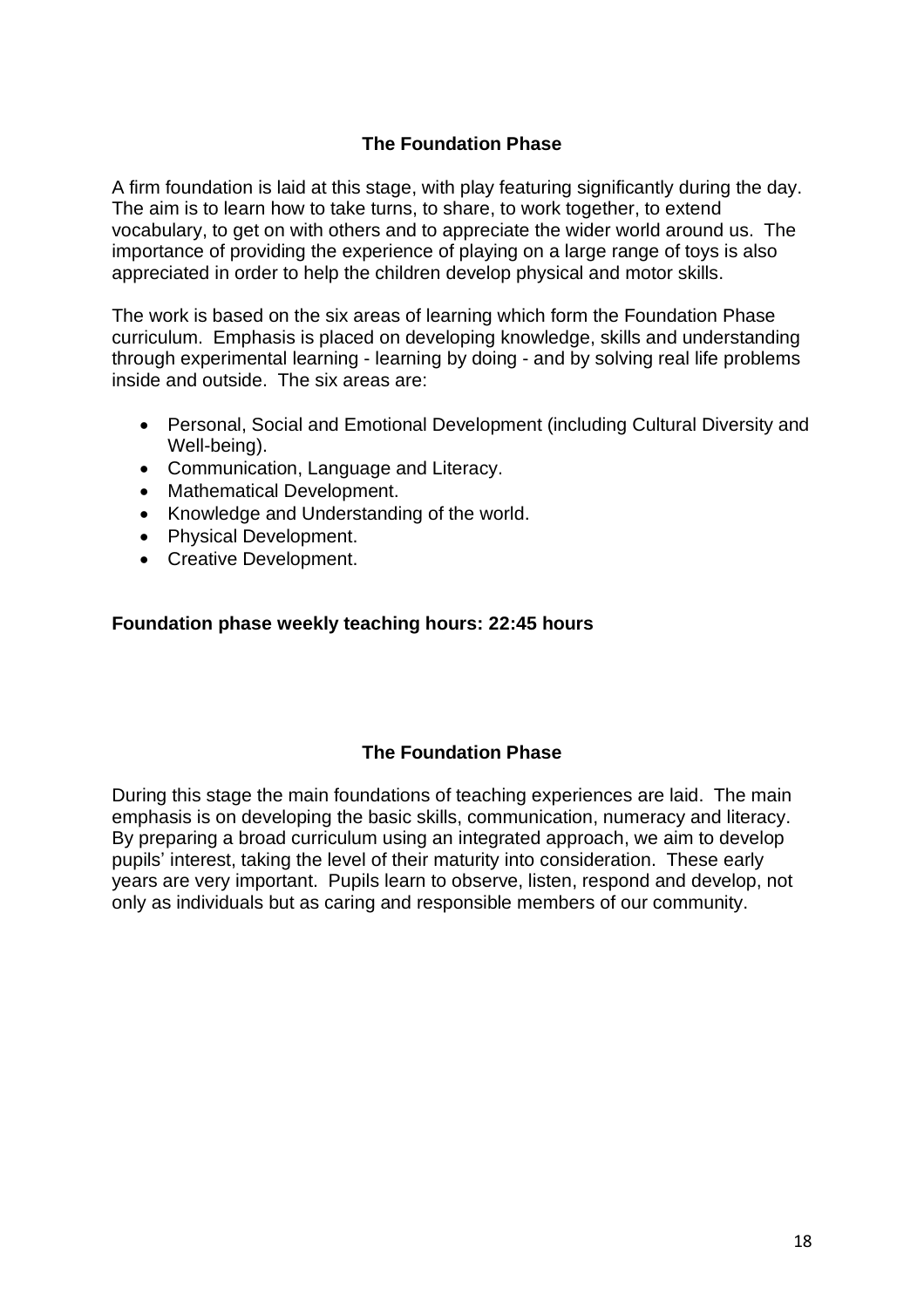# **Key Stage 2**

#### **Key stage 2 weekly teaching hours: 23:00 hours**

The National Curriculum contains the following educational areas:

| The Four Core Subjects    | <b>Mathematics</b><br>Science<br>Welsh<br>English                                                                                      |
|---------------------------|----------------------------------------------------------------------------------------------------------------------------------------|
| The Foundation Subjects - | History<br>Geography<br>Design & Technology<br>Art<br><b>Physical Education</b><br><b>Music</b><br><b>Religious Education</b><br>I.C.T |

# **Key Stages of the National Curriculum**

The National Curriculum is divided into four key stages: The two Key stages that are introduced in this school are :

> The Foundation Phase - 3½ to 7 years old Key Stage 2 - 7 to 11 years old

The National Curriculum is mainly introduced by studying a theme or in a cross curricular way which are changed every term, in a two year cycle. Themes are chosen for the whole school and are planned for each term / half term noting the relevant elements of the subjects of the National Curriculum. The concepts that are introduced as well as the levels attained are noted. Each of these is a general guideline, and teachers do not always have to teach elements that are only related to the theme.

When transferring from the Foundation Phase to Key Stage 2 the Key Skills such as Thinking, Information Communication Technology and the Numeracy and Literacy Framework remain the nucleus of the Curriculum.

Pupils are urged to develop self-confidence and independence by learning and improving key skills in a number of different situations.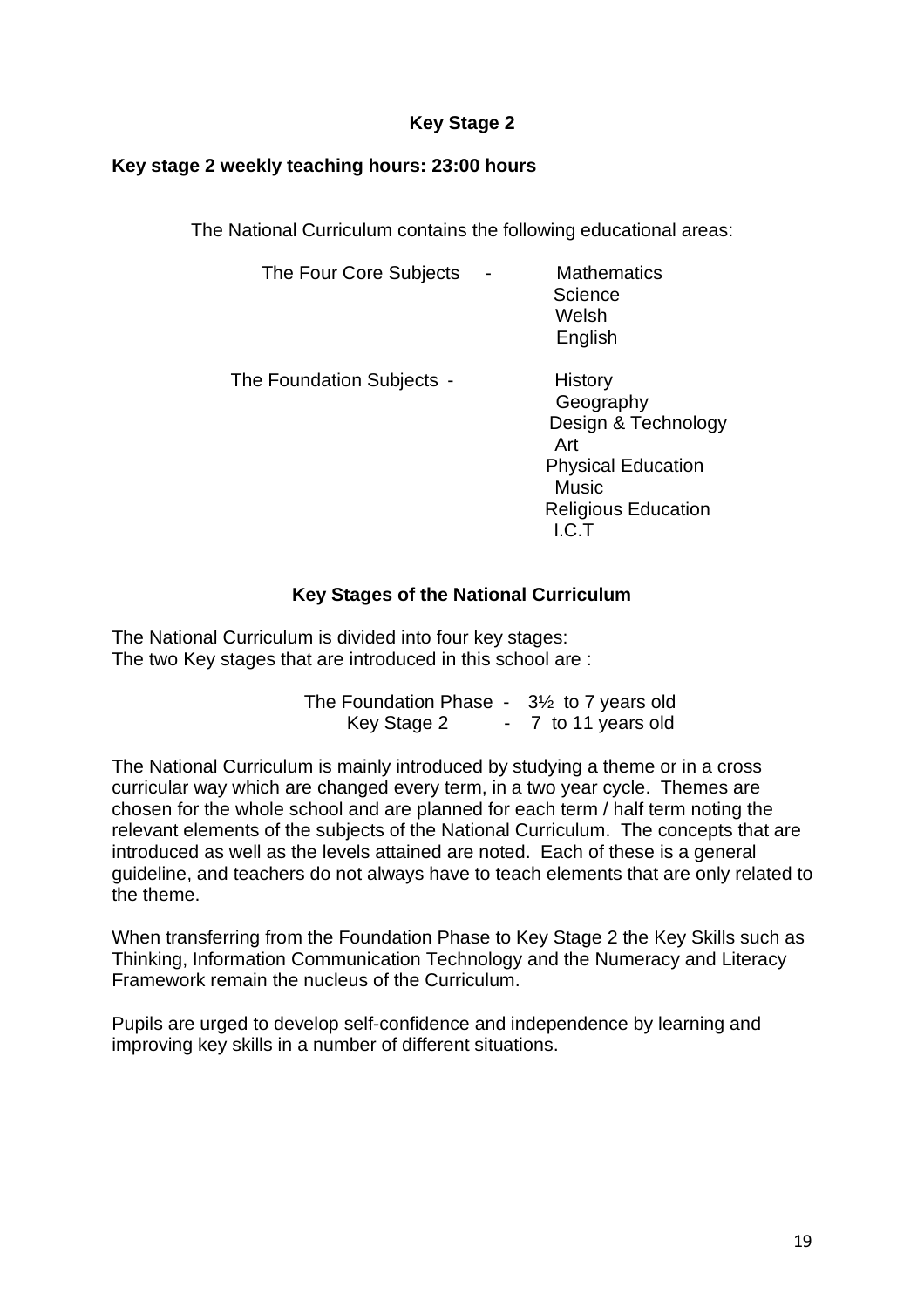#### **Wellbeing**

Pupils are taught the importance of caring for themselves as part of the school's curriculum. This includes the importance of eating healthy food, the care of teeth, the dangers of smoking, drug and alcohol abuse. There is an opportunity for all pupils to have fruit at break time. Pupils are encouraged to drink water regularly. No other drinks should be brought to school.

Every pupil in the Foundation Phase is offered the opportunity to receive free milk.

#### A**dditional Learning Needs**

The schools ALN provision complies with the guidance set out in the Code of Practice for the Identification and Assessment of Special Educational Needs introduced by the 1993 Education Act.

The school has a register of pupils who need extra help with their work. These pupils, as directed by the Code of Practice, will receive extra attention through differentiated work being set by the teacher, working in small groups in the classroom with the help of a classroom assistant. These pupils will have an Individual Education Plan (IEP) and the parents of these pupils are invited to the school to discuss the IEP. We hope that parents will co-operate with the school and support the child at home, as any added effort can be effective. The Additional Learning Needs Policy is available in school.

#### **Pupils with Disabilities**

Every effort is made to welcome pupils with disabilities (mental or physical) to the school. Please find attached a list of school term times which ensures that every individual is provided with access, is treated equally and is given the same opportunities. Every child is unique, and our aim is to introduce a suitable education to every child. All school members are encouraged to help and support each other whatever their needs.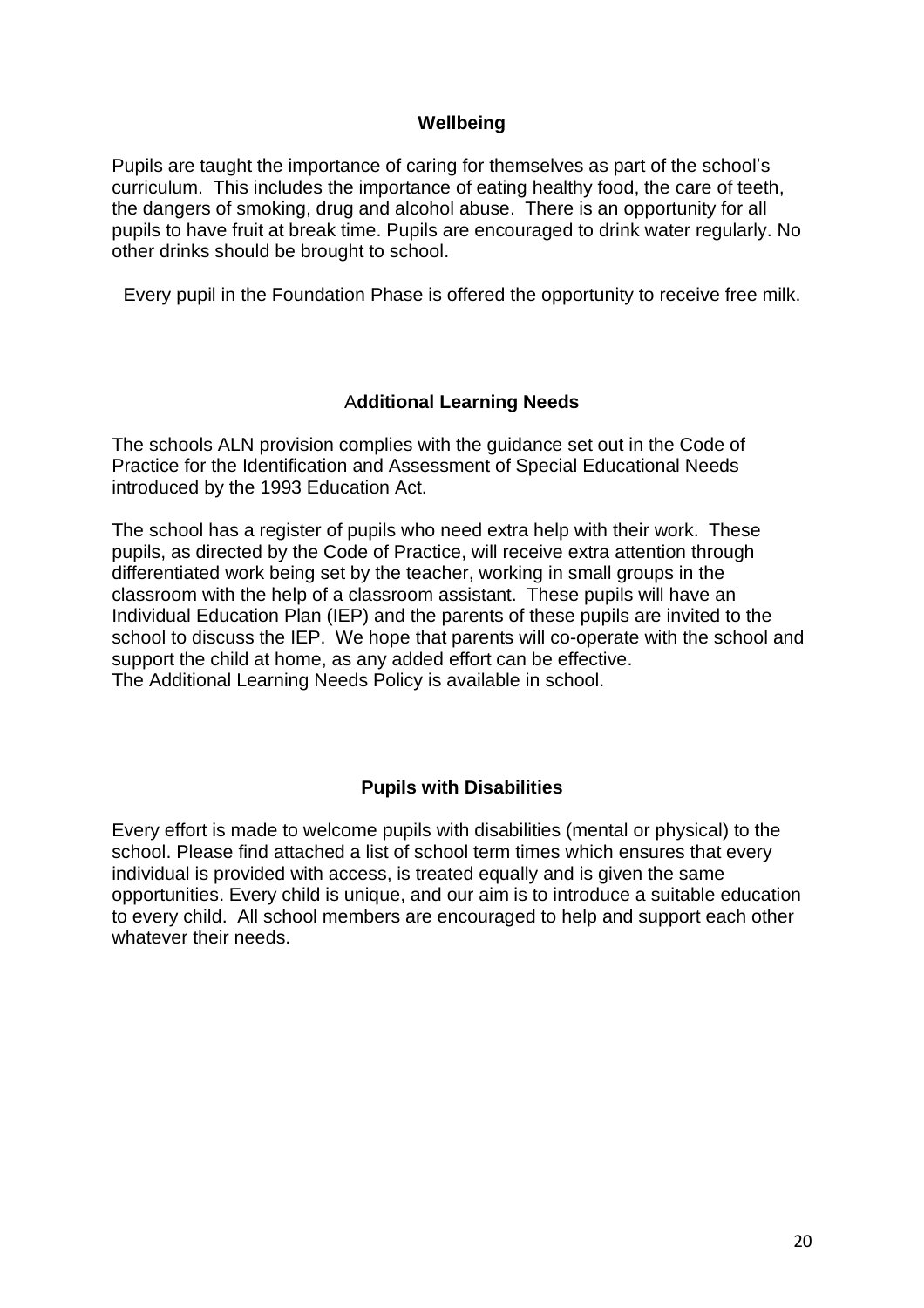#### **More able and talented pupils**

In our school we aim to provide a curriculum that is appropriate to the needs and abilities of all our children. We plan our teaching and learning in such a way that we enable each child to reach for the highest level of personal achievement. We recognise and support the needs of all children in our school and differentiate work accordingly.

#### **Personal Relationships and Sex Education**

Personal Relationships and Sex Education is an integral part of the curriculum. One of the school's aims is to ensure that every pupil has an opportunity to develop and enhance his/her skills and knowledge in preparation for adulthood.

The programme is introduced by the class teacher and various resources such as television programmes, videos and the School Nurse will be utilized. Sex Education and Personal Relationships is not taught as an individual subject. Different aspects are introduced in various areas i.e. Science, Personal and Social Education, Religious Education as well as Language. In Year 6 the School Nurse deals with some aspects of sex education. The lessons are presented in a sensitive and objective manner targeting specific aspects for whole class sessions with other topics being addressed in separate sessions for girls and boys. A parent has the right to ask to withdraw their child from Sex Education and Personal Relationship lessons. The Sex Education and Relationships Policy is available from the office.

# **Physical Education and Sport**

Every pupil is offered physical education. Pupils are expected to change for physical education lessons. Suitable sports kit includes a white t-shirt, navy blue shorts or tracksuit and trainers.

Our main aim is to provide a motivating and safe environment which enhances the pupils' maturity in general and promotes the development of their physical skills. As a school we offer a wide variety of sporting experiences.

Regular time is set aside for the development of physical skills. The lessons can be held in the hall, playground or the school's playing fields.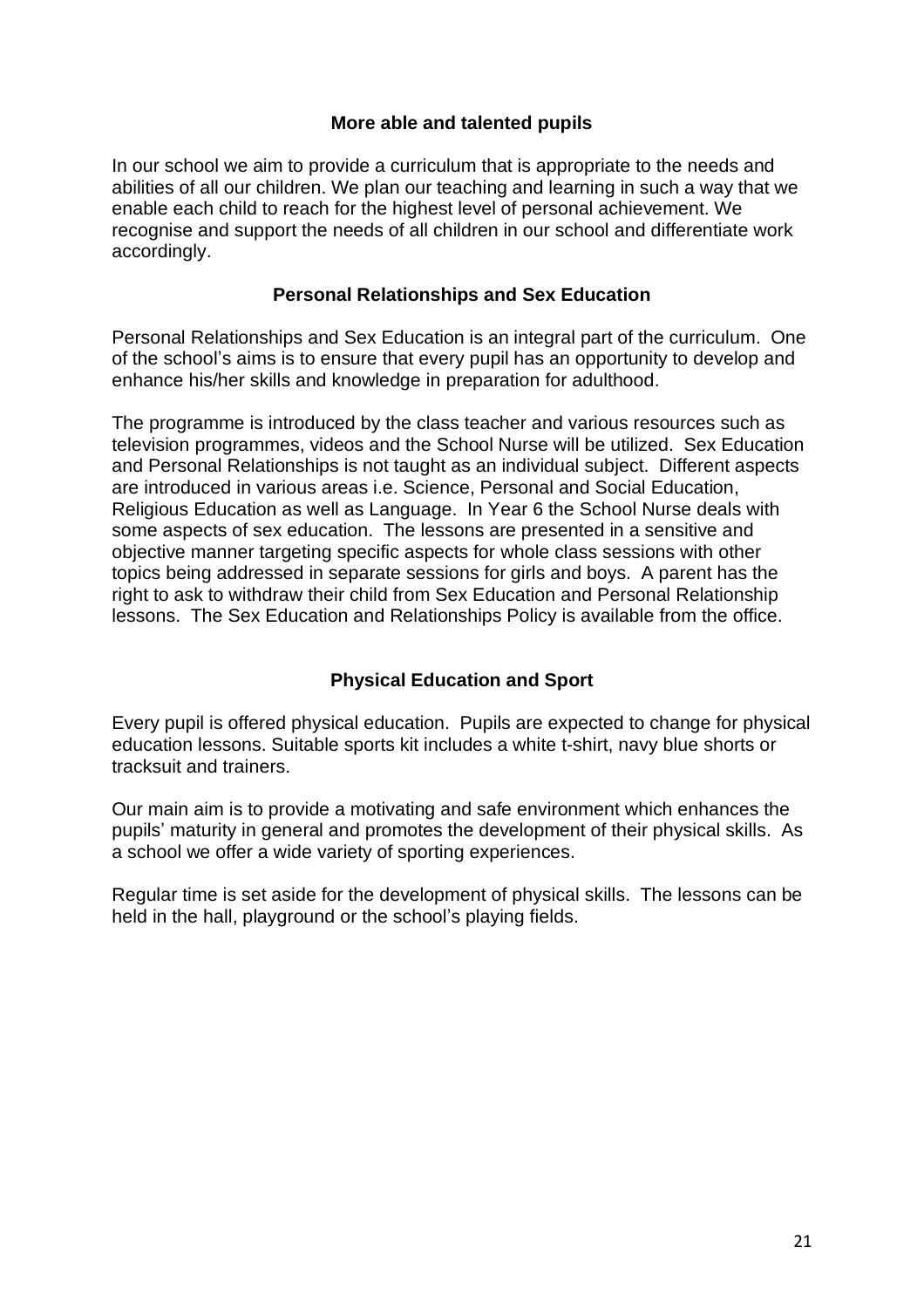# **Religious Education**

Great emphasis is placed in this area on the Christian faith. We follow the County guidelines by introducing and studying the other faiths in our world.

# **Instrument Tuition**

All pupils in years 3,4,5 and 6 receive recorder lessons. Every child is expected to buy and look after his/her own recorder. Two peripatetic Music Teachers visit the school. Pupils are given the opportunities to learn to play brass and woodwind instruments by these specialist teachers.

Music, especially learning to play an instrument, is seen as a great advantage to enhance the education and learning of the pupils. A number of opportunities to perform, either individually or collaboratively, are given to the pupils. The pupils are encouraged to nurture and develop their abilities and talents and to enjoy all aspects of music. We believe that this helps to develop self respect and confidence, that it widens their experiences and enables them to celebrate success.

Children are given the opportunity to perform in the school proms in Carmarthen which encompass both vocal and instrumental opportunities.

# **Homework**

Creating a healthy partnership between home and school is a means to further develop the child's education. One important aspect of this partnership is a regular pattern of homework, a pattern that the home expects, can follow and understand. We believe that the onus is on the home to ensure that homework is returned regularly and on time. It is also expected that all homework books, school books and property receive due respect and care. We kindly ask parents to inform the school if a problem has arisen regarding the work that pupils are expected to complete at home. Pupils are expected to read regularly in their own time in order to develop their reading skills.

Parents are expected to contribute to the teaching of the curriculum by taking their children shopping (hence giving them monetary experience and the opportunity to use numeracy skills in the real world) and on trips of geographical or historical interest (in order to reinforce what has been introduced and taught in the classroom.) Involvement in cooking and other household tasks help young children develop coordination and motor control. We also encourage families to enjoy learning together by working on jigsaws and playing games to enhance communication and numeracy skills.

.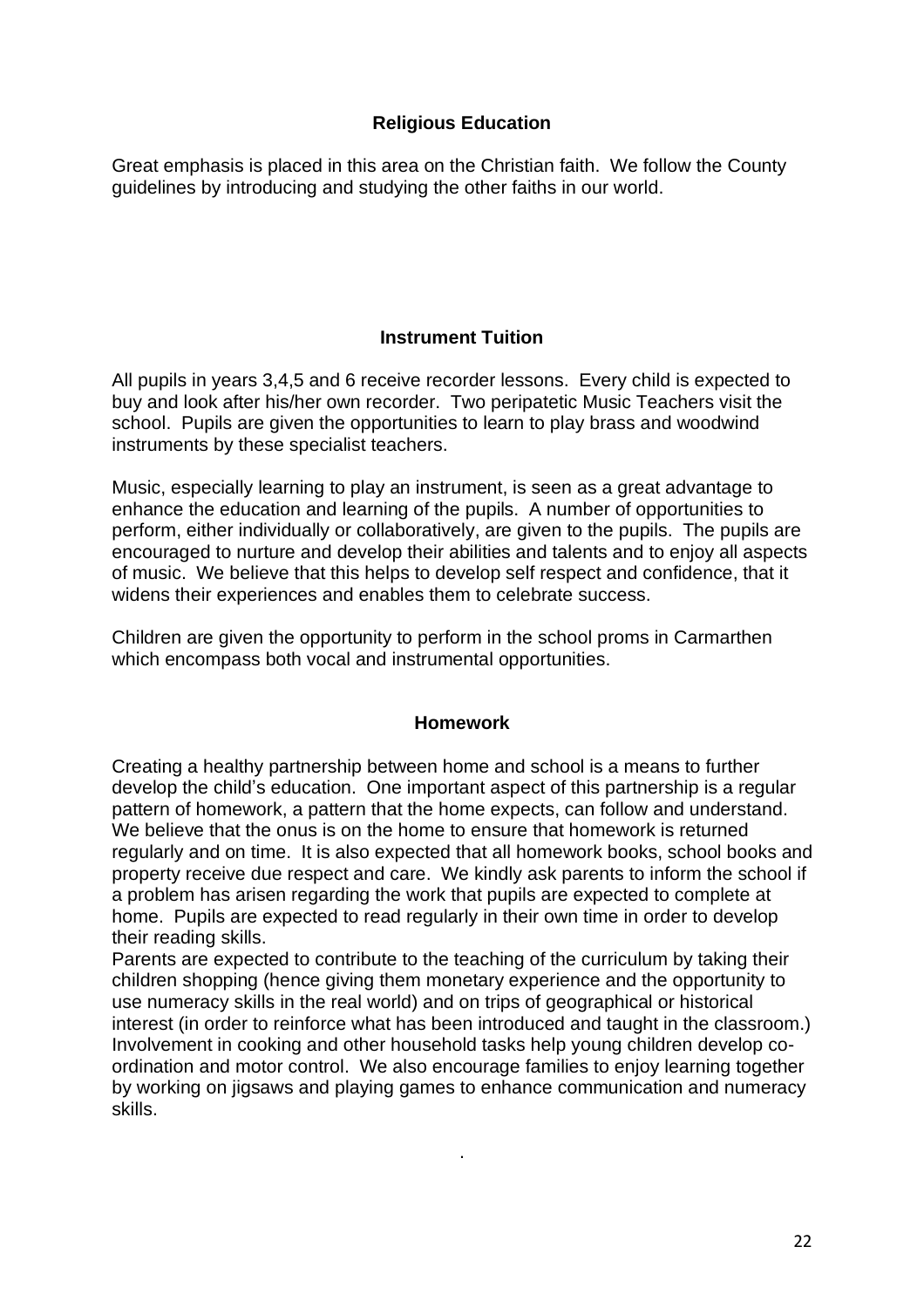Homework is set for pupils of Key Stage 2 as outlined in the school policy. Homework is encouraged as a natural extension of the work done in school. Homework does not necessarily comprise of written tasks e.g. pupils are sometimes asked to collect information regarding a current theme or special topic.

#### **Pupils are expected to bring their reading books to school daily. We expect parents to listen to their child read every evening.**

It is hoped that children's interests in certain hobbies, activities or themes will motivate them to further explore the topic. We hope that they receive every support from home.

#### **Health and Safety**

The school has a policy that ensures that we provide and maintain safe and healthy working conditions, as well as providing equipment and systems of work for all pupils and staff (teaching and support). We also provide information and training where possible or necessary, and supervision for this purpose. Copies of the Health and Safety Policy can be obtained from the school office.

Risk assessments are regularly made to ensure that the building, the site and the places we visit are safe for children, staff and visitors.

The school nurse visits the school regularly. Hearing and vision examinations will be made during the children's time at school as well as height and weight measurements.

Please notify the school if your child suffers from any allergies, medical conditions or are children who are likely to need extra care.

#### **Health and Pastoral Care**

We aim to create a warm, friendly environment within which the pupils feel safe and secure. The staff work with the head teacher to ensure the care of each pupil. When a pupil begins school, parents should always inform the school of a telephone number which can be reached in emergencies. There is no quiet, comfortable room in school in which to rest, therefore if a child becomes ill the parents are informed so that arrangements can be made to collect the child and take him/her home or to a relative's or a neighbours' home. No pupil will be sent home from school unless there is a responsible adult to look after him/her.

Parents/Carers should be aware that schools have a responsibility to ensure the well-being of all pupils.

This responsibility means that the school :

• Will have a child protection policy and procedures;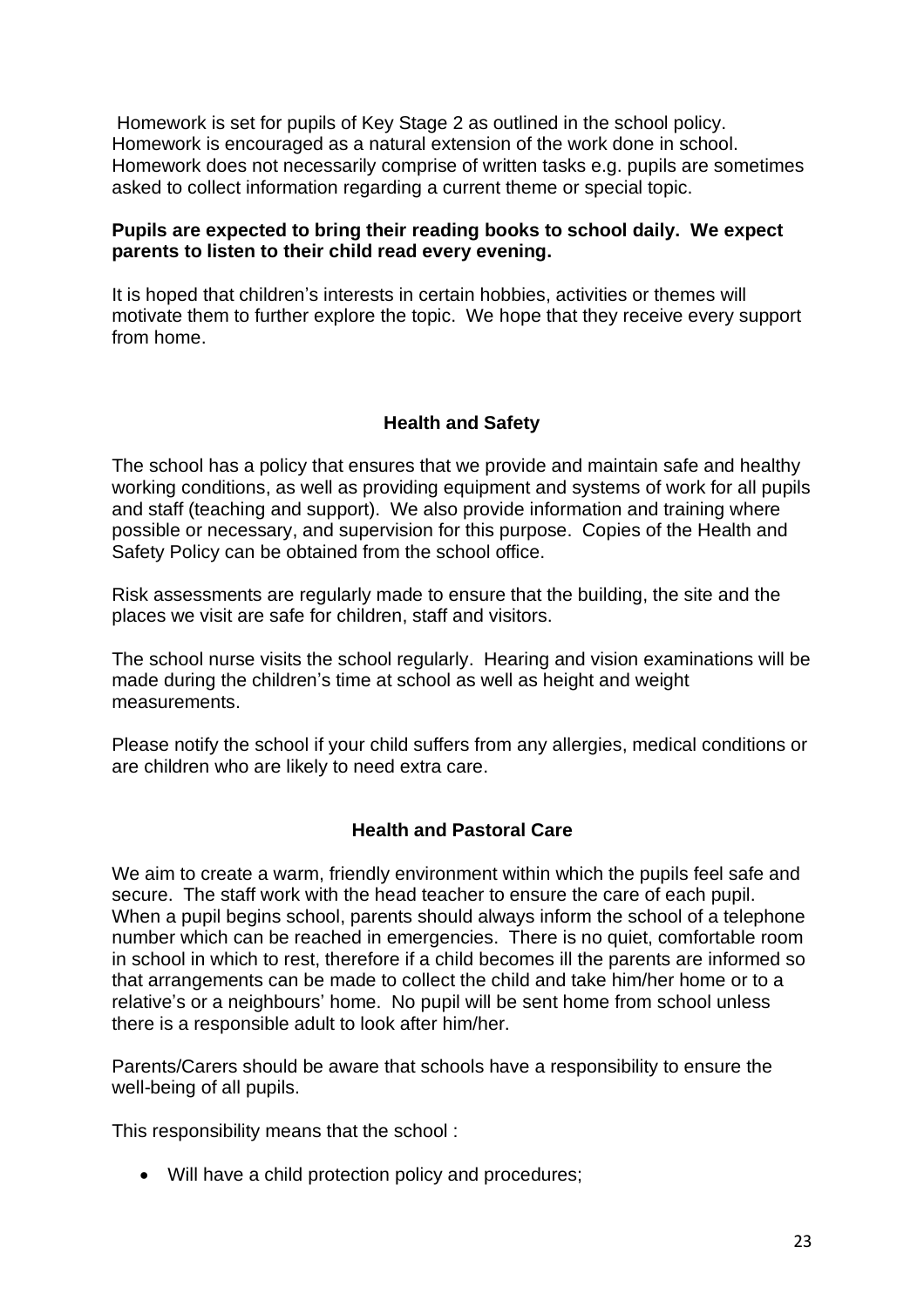- Should make parents or carers aware of its child protection policy, and that this may require their child to be referred to the statutory child welfare agencies if they believe that the child or other children may be at risk of significant harm;
- Should endeavour to work with parents/carers regarding the welfare of their child and remain impartial if their child is being, or has been referred.
- Should help parents or carers understand that if a referral is made to social services or the police, it has been made in the best interests of the child and that the school will be involved in any child protection enquiry or police investigation in relation to the child's welfare and educational progress; and
- Keep the parents or carers informed of the welfare and educational progress of the child.

**Miss Marie Langabeer (Headteacher) and MrsAmanda Rees are responsible for School Safeguarding and Looked after Children. The school has a comprehensive Policy that outlines the procedures and aid that the school provides. This policy is available from the school. The Governor responsible for safeguarding issues is Mrs Davinia Davies.**

# **Safeguarding Children and Protecting Children**

On 1 September 2006, section 175 of the Education Act 2002 came into effect. This introduces a duty on local authorities, the governing bodies of maintained schools, and the governing bodies of further education institutions, to have arrangements in place to ensure they safeguard children and that such arrangements take account of guidance issued by the Welsh Assembly Government.

Where a professional has a concern about a pupil, they will, in general, seek to discuss this with the family and, where possible, seek their agreement to making a referral to social services. However, this should only be done where such a discussion and agreement will not place a child at increased risk of significant harm. That advice will be provided by the local social services department in consulation, where appropriate, with the police.

The designated child protection person at the school should clarify with these statutory agencies, when, how and by whom, the parents or carers will be told about any referral. They should also seek advice as to whether or not the child should be informed of the process.

As a parent or carer you may sometimes feel alone but there is usually somebody you can talk to. Caring for children is not always easy and if you're struggling to cope you may need to ask for help and support to protect your child.

You may find the following helpful :

- Make time to talk and listen to your child;
- Familiarise yourself with your child's friends and routine;
- Be sensitive to changes in behaviour;
- Teach your child to feel confident to refuse to do anything they feel is wrong;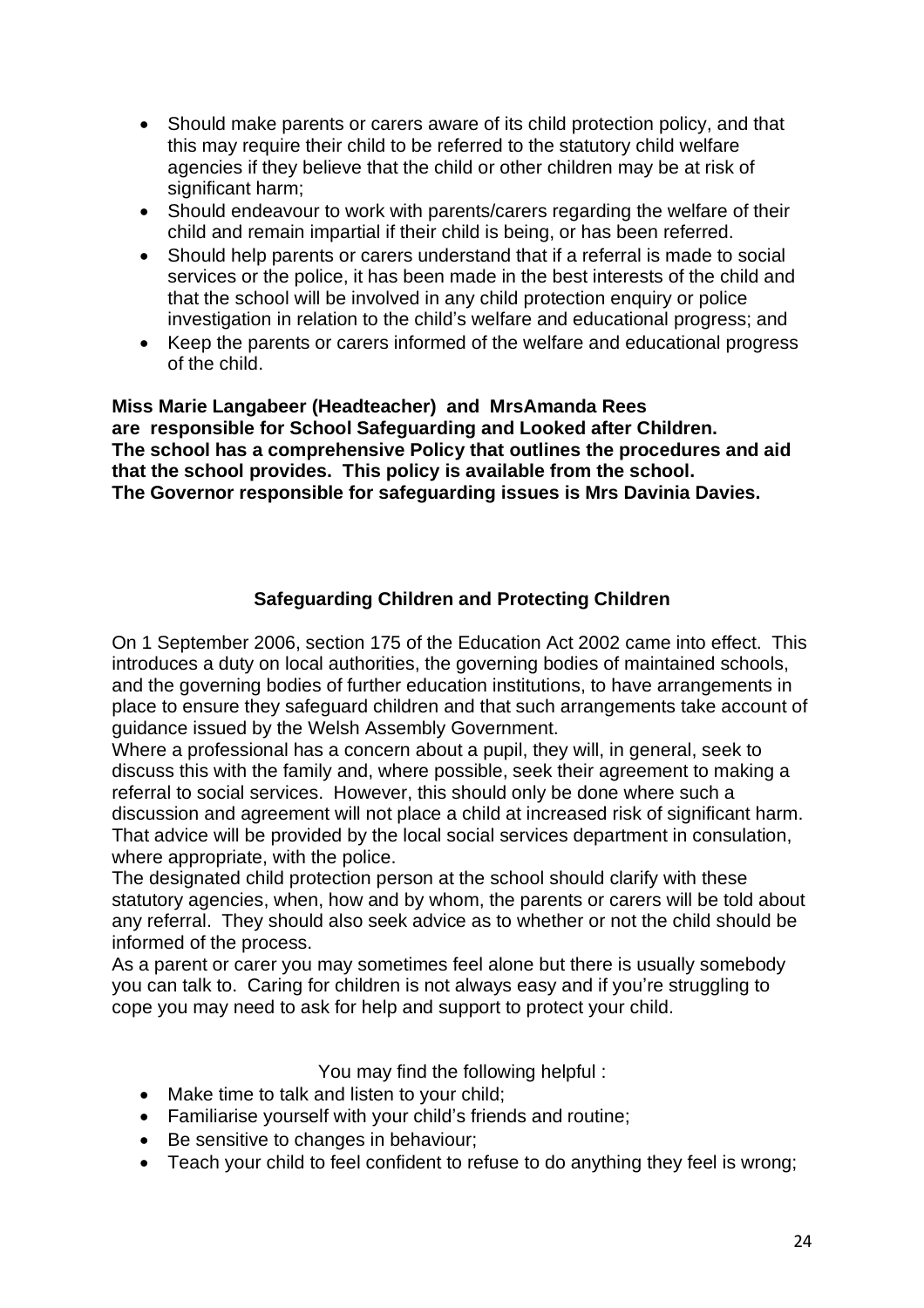• Be aware of your child's use of the internet and mobile phone to ensure they don't place themselves at risk.

There is a formal procedure when dealing with matters relating to Safeguarding Children and Protecting Children.

# **Looked after Children**

Each child under the care of the Local Authority has the right to school education and all educational services and to receive every opportunity and help to progress academically and socially. Each child under the care of the Local Authority will benefit from a suitable education according to their ability or talent.

Guide-lines :

- Ensure that a member of staff is appointed to take responsibility for children under the care of the Local Authority.
- Ensure that the school monitors the attendance of pupils under the care of the Local Authority, and present a report to the Education Authority.
- Ensure a positive atmosphere and ethos regarding pupils in the care of the Local Authority, by creating a school where negative stereotypes concerning these pupils are challenged.
- Be aware of the sensitivity regarding prohibiting pupils that are in receipt of care under the Local Community, and acknowledge that these children require a seamless education.
- Ensure that any special educational needs are provided in agreement with the Special Needs Co-ordinator at the school.

# **First Aid**

Bancffosfelen Community School staff members are trained and qualified to deal with emergencies in the workplace. Members of the staff have a "First Aid Certificate" and it is school policy to renew it every three years. The school contacts other agencies when required or when children are taken ill. Sometimes children attending school have to take a course of medicine, if possible medicine should be administered before coming to school, however, the staff do realise that this is not always possible and that circumstances do vary. If parents discuss problems with the class teacher then every effort will be made to be of assistance, but this is an individual arrangement and it is not a pre-requisite for teachers to administer medicines.

We are happy for parents to call in school to administer any medication required. No pressure is put on staff to administer medication to any pupil, parents have to request in writing that they do so. Please complete a form to administer medication to a child noting the child's name, year, medication, dose and when it should be administered. Administrating medication forms are available from the school entrance.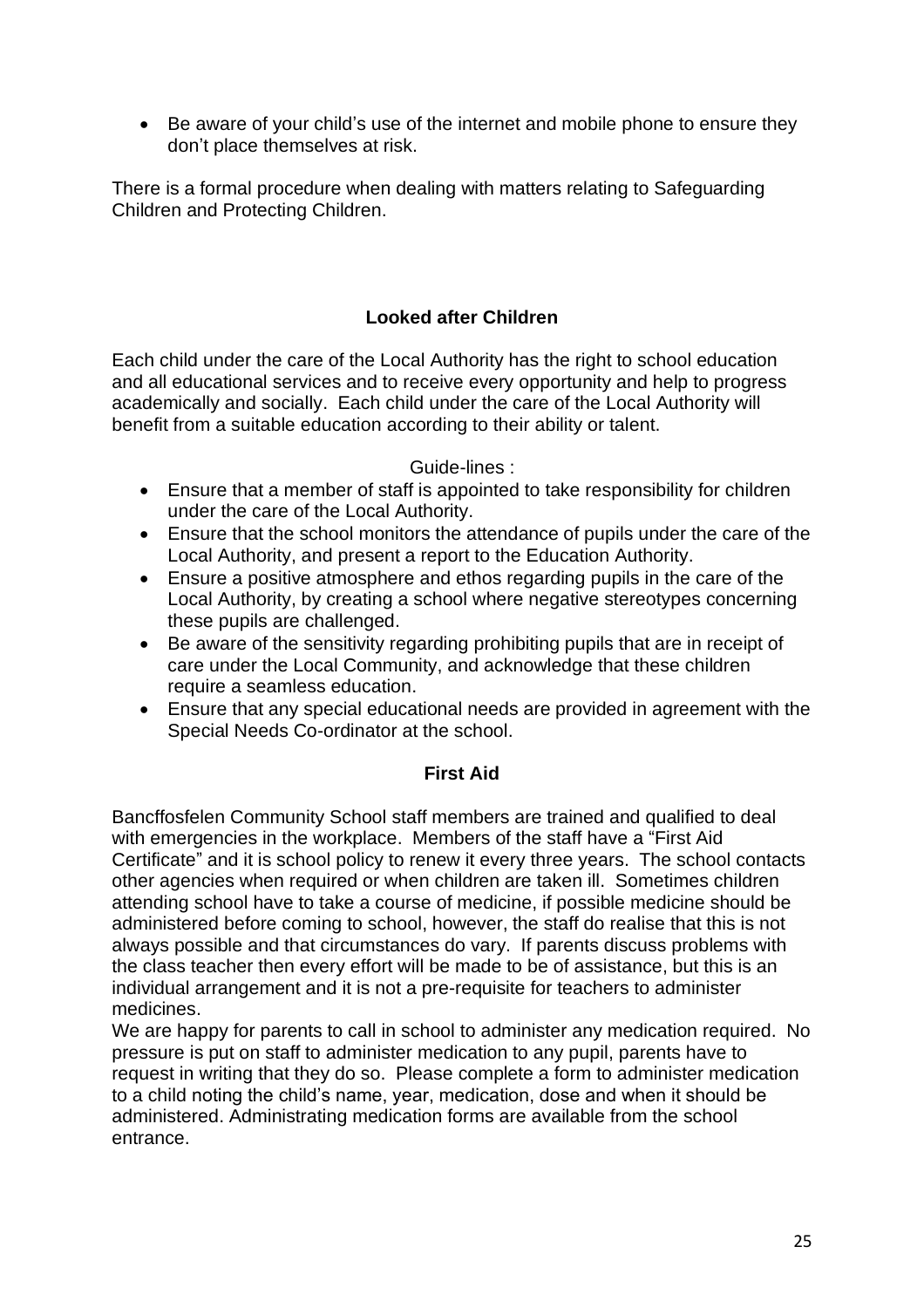#### **School Security**

Fire drills are held regularly (at least once a term) so that pupils are familiar with vacating the school in an organised and speedy manner. There is a fire alarm system in school with alarms fitted in various parts of the building.

The school has a main entrances which is locked after 9 a.m. There is a door bell for visitors to use. All visitors must report to the Headteacher/teacher in charge and sign the visitors' book.

Pupils' playing areas are inaccessible to vehicles although access can be gained via locked gates for emergency services etc. should that be necessary.

Parents bringing their children in the mornings or collecting their children from school are not to drive onto school grounds.

As we have no school crossing patrol please drive carefully as the safety of our pupils upon arrival and departure from the school is paramount. Please use the pedestrian access only when entering the school grounds. During break times the school gate is locked to ensure the safety of all pupils.

#### **Should you have any concerns regarding safety please tell a member of staff immediately so that the school can address any issues promptly to ensure our pupils safety.**

#### **Visits and Activities**

Pupils enjoy visiting areas and places of interest and learn from personal experiences. Many school visits are arranged to support areas / subjects that are taught. A great effort is made to ensure pupils have experiences which may not usually be encountered in their everyday life. An effort is made to keep the cost as low as possible.

Visits from theatre companies are welcomed here in school or in the locality. At such times parents are informed well in advance of details and costs of the visits. Parental consent is required and a contribution is appreciated to meet the cost of transport, admission fees, etc payable through Parent Pay.

During the year pupils of Years 5 and 6 are given the opportunity to visit the Urdd camp in Llangrannog to experience activities through the medium of Welsh. The pupils will be supervised by the school staff on these visits. This gives them an opportunity to form friendships with pupils from other Gwendraeth Valley primary schools.

The Governors and staff of Bancffosfelen Community School strongly believe in creating close links with the community it serves and groups of children frequently participate at special events in the village. This helps develop the pupils' self confidence and the staff appreciate the parents' co-operation at such times.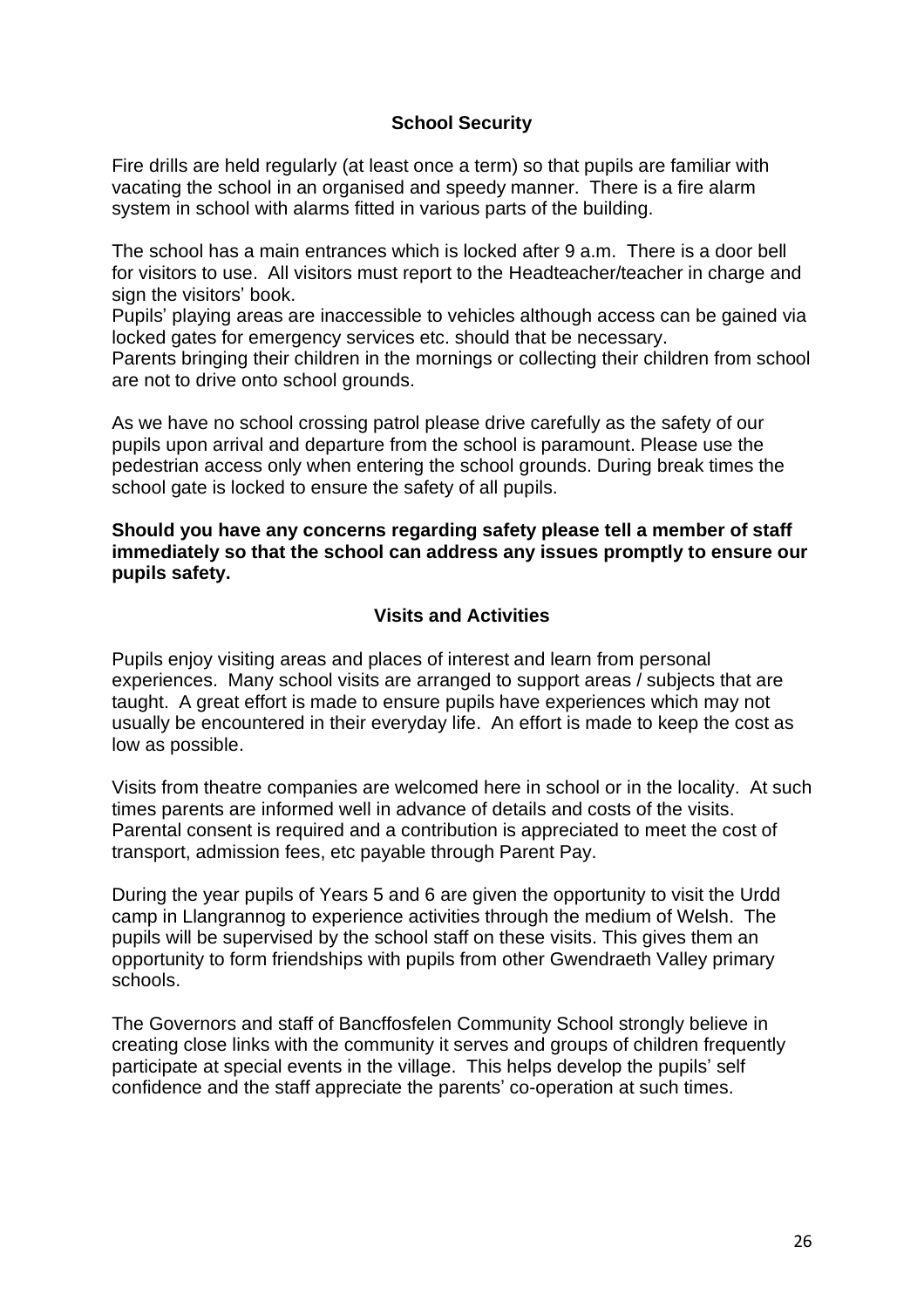#### **Sport**

Pupils participate in a number of activities during the year, where the pupils represent the school in such events as the Urdd, Gymnastics and P.E., Rugby, Football and Netball Games, Cross Country Running, School and Inter School Athletics as well as in Swimming Galas. Indeed, we have found that one of the strengths of a school of this size is that everybody gets the opportunity to participate in a variety of activities.

It is an honour to represent the school and this is regarded as important as any academic and artistic achievement. It also encourages co-operation and development skills. We aim to ensure that pupils of all abilities participate in a variety of competitions.

We celebrate the pupil's efforts and achievements in and out of school in assembly. Many children play for local football, rugby, netball and cricket teams and we celebrate their success.

#### **Positive Behaviour and Discipline**

We celebrate all pupil's achievements in a positive manner. Our aim is to support each pupil to reach his/her full potential.

Good behaviour is essential for effective learning. Pupils should behave courteously at all times, respecting others and their possessions, as this is expected in our community. If any problems arise every effort is made to reason with the pupil and to explain why certain forms of behaviour are unacceptable.

When a pupil behaves in such a way he/she is disciplined in a reasonable manner, in much the same way as conscientious parents would do. Usually it amounts to the loss of opportunity and personal privileges. It is always superseded by a warning of what is to follow in order to nurture self discipline. Pupils are encouraged to be a part of the process of creating school rules at the beginning of each school year.

If a child continues to misbehave the parents will be informed and invited to the school to discuss the pupil's behaviour. If a pupil is behaving in such a way as to endanger themselves / and or others the head teacher has the right in exceptional circumstances to exclude the child from school. The parents, Chairperson of Governors an the L.E.A. will be informed of such a decision. Parents have the right to appeal.

No pupils have been excluded from Bancffosfelen Commuity School.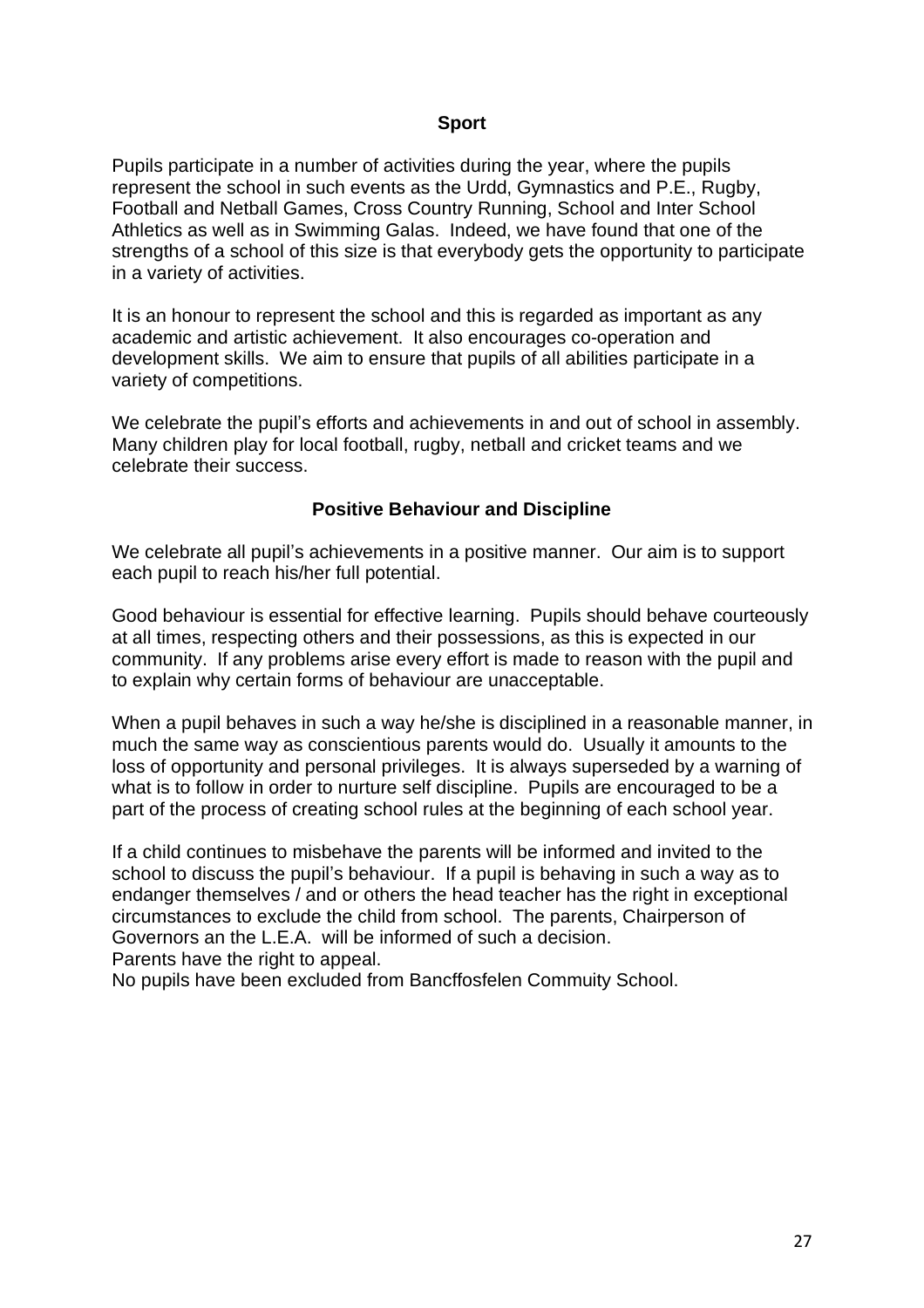#### **Bullying**

It is a fundamental aim that every child should feel safe, secure and happy in school. No child should feel threatened, whether it be physically, verbally or emotionally. As stated in the school policy, all children are encouraged to discuss any threats of bullying immediately with an adult.

#### **School Council**

The school has a School's Council which is made up of representatives from each year. They meet regularly and discuss problems that arise, organise fund raising activities to purchase any items they require (benches, games, play time apparatus.)

#### **Eco Schools**

As proud holders of many Eco School Awards, we aim to raise awareness about the wise use of the world's resources and provide areas in the grounds where wildlife and plants can flourish and be enjoyed.

#### **Mudiad Meithrin /Nursery**

We have a close working relationship with Mudiad Meithrin who hold daily sessions in the school hall from 9:00 a.m. – 3pm. We work collaboratively to ensure a smooth transition to the school.

#### **The Parents and Teachers' Association**

The school has a supportive and hard working P.T.A. Meetings are held regularly to discuss school matters, to arrange social events to that everybody gets to know each other and to raise funds to enhance the quality of the pupils' educational experiences.

#### **The P.T.A. warmly welcomes all new parents.**

Examples of activities held recently are discos, Christmas Fair etc. From time to time we need to consult with parents and this is often achieved during P.T.A. meetings. There is a very close liaison between the parents and the school and we welcome their contribution at all times.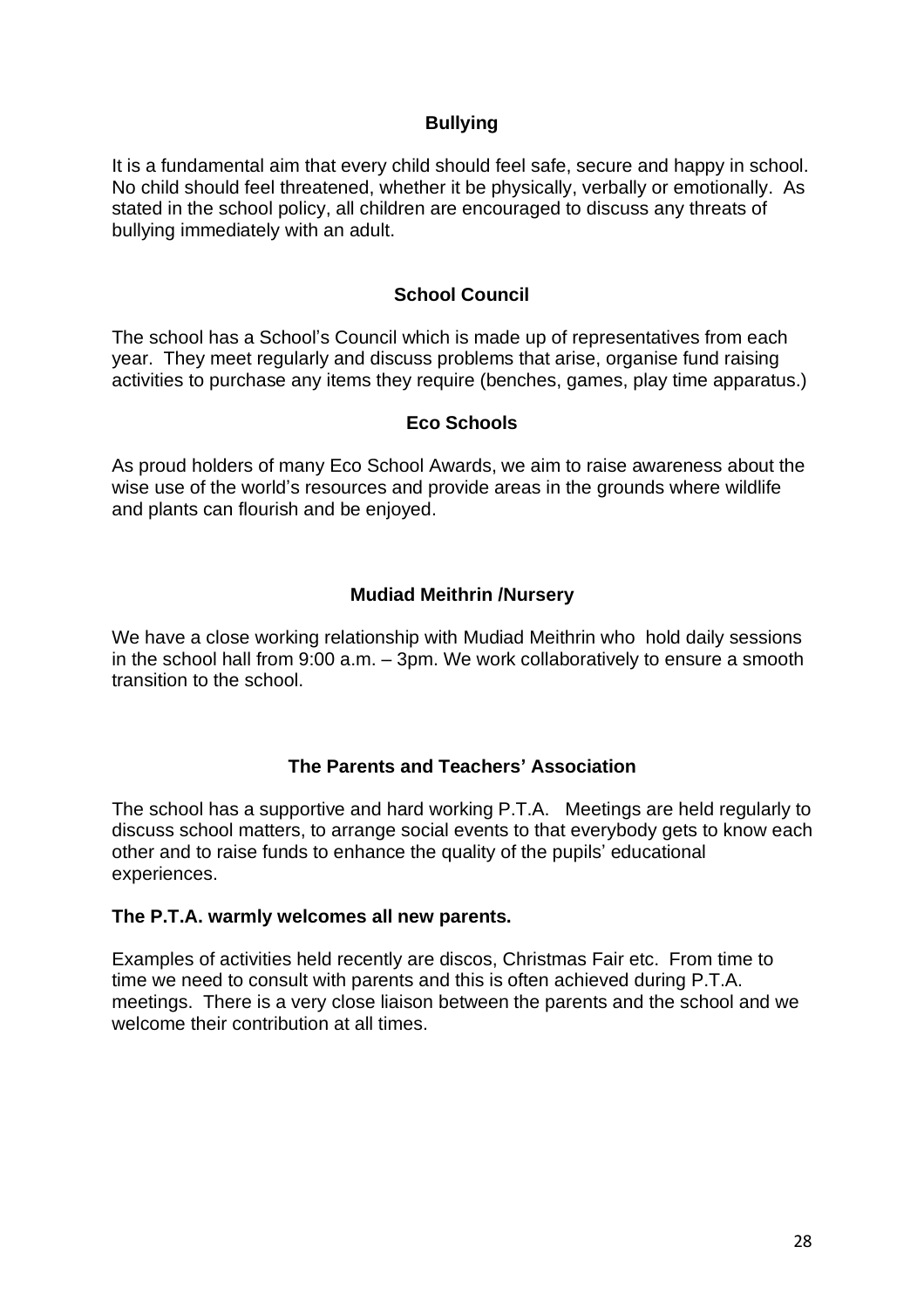#### **Monitoring Pupil Progress and Reporting to Parents**

Continuous assessment and formal assessments are adhered to as mentioned in the relevant policy. A profile of every pupil's work is kept which includes examples of individual pieces of work and remarks on his/her development. Pupils' books are available for inspection by their parents, if required.

There are special evenings arranged for parents to come and discuss progress with the teachers. Parents will be informed of the relevant dates by letter. A target setting evening is held in the first term followed by progress meetings in the Spring and Summer terms to discuss the children's progress. However, parents are welcome to visit the school at any time to discuss their child's progress. A written report is prepared in the summer term detailing the the Foundation Phase at Year 2 and the end of child's standards and achievements during the school year. At the end of Key Stage 2 pupils are assessed and results are shared with parents on parents' evenings.

National Tests are held during May each year, it is important that pupils in Years 2,3,4,5 and 6 are present in school. The results of these tests are sent to parents usually in July.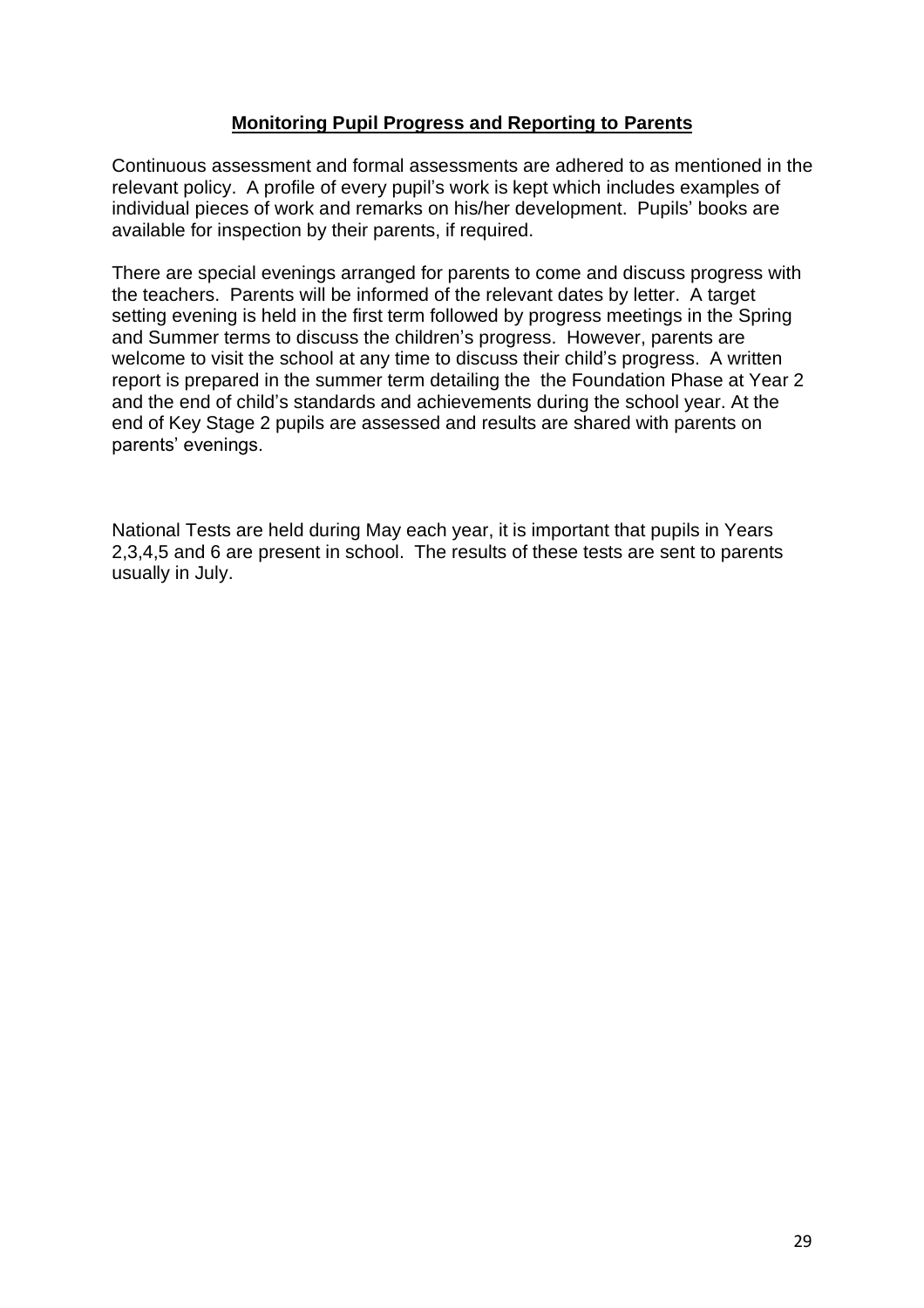#### **Assessment Results**

#### **Foundation Phase:**

#### Adroddiad Dilysiad yr Ysgol 2019 (Diwedd y Cyfnod Sylfaen -Disgyblion)

(Tabl 1 o 2 - CANRANNAU) Sir Gaerfyrddin

Ysgol Gynradd Bancffosfelen

|                                                 |      | N   | D   | W   | z   | S   | G   |     | $\overline{2}$ | 3                   | 4   | 5         | 6                    | A   |
|-------------------------------------------------|------|-----|-----|-----|-----|-----|-----|-----|----------------|---------------------|-----|-----------|----------------------|-----|
| Datblygiad personol a<br>chymdeithasol, lles ac | 2019 | 0.0 | 0.0 | 0.0 | 0.0 | 0.0 | 0.0 | 0.0 | 0.0            | 0.0                 | 0.0 | 50.0      | 50.0                 | 0.0 |
| amrywiaeth<br>ddiwylliannol                     | 2018 | 0.0 | 0.0 | 0.0 | 0.0 | 0.0 | 0.0 | 0.0 | 0.0            | 0.0                 |     |           | 20.0 60.0 20.0 0.0   |     |
|                                                 |      |     |     |     |     |     |     |     |                |                     |     |           |                      |     |
| Sgiliau iaith,<br>llythrennedd a                | 2019 | 0.0 | 0.0 | 0.0 | 0.0 | 0.0 | 0.0 | 0.0 | 0.0            | 0.0                 |     | 16.7 83.3 | 0.0                  | 0.0 |
| chyfathrebu (yn y<br>Gymraeg)                   | 2018 | 0.0 | 0.0 | 0.0 | 0.0 | 0.0 | 0.0 | 0.0 |                | 20.0 20.0 20.0 40.0 |     |           | 0.0                  | 0.0 |
|                                                 |      |     |     |     |     |     |     |     |                |                     |     |           |                      |     |
| Sgiliau iaith,<br>llythrennedd a                | 2019 | 0.0 | 0.0 | 0.0 | 0.0 | 0.0 | 0.0 | 0.0 | 0.0            | 0.0                 | 0.0 | 0.0       | 0.0                  | 0.0 |
| chyfathrebu (yn<br>Saesneg)                     | 2018 | 0.0 | 0.0 | 0.0 | 0.0 | 0.0 | 0.0 | 0.0 | 0.0            | 0.0                 | 0.0 | 0.0       | 0.0                  | 0.0 |
|                                                 |      |     |     |     |     |     |     |     |                |                     |     |           |                      |     |
| Datblygiad<br>mathemategol                      | 2019 | 0.0 | 0.0 | 0.0 | 0.0 | 0.0 | 0.0 | 0.0 | 0.0            | 0.0                 |     |           | $16.7$ 50.0 33.3 0.0 |     |
|                                                 | 2018 | 0.0 | 0.0 | 0.0 | 0.0 | 0.0 | 0.0 | 0.0 | 0.0            | 20.0                | 0.0 | 60.0      | 20.0                 | 0.0 |

DCS<sup>\*\*</sup>

| 2019 | 83.3 |
|------|------|
| 2018 | 40.0 |

#### Nodiadau

N: Ni ddyfarnwyd lefel am resymau heblaw datgymhwyso

D: Datgymhwyswyd o dan Adran 364 neu 365 o Ddeddf Addysg 1996, a weithredit bellach drwy adrannau 113-116 o Ddeddf Addysg 2002.<br>W: Gweithio tuag at Ddeilliant y Cyfnod Sylfaen.

A: Perfformiad yn uwch na Deilliant 6 y Cyfnod Sylfaen.

- : Nid yw'n union sero, ond yn llai na 0.05<br>\*\* : Wedi cyflawni'r deilliannau a ddisgwyliwyd yn y canlynol "Sgiliau iaith, llythrennedd a chyfathrebu (yn<br>Gymraeg)" neu "Sgiliau iaith, llythrennedd a chyfathrebu (yn Saesneg "Datblygiad personol a chymdeithasol, lles ac amrywiaeth ddiwylliannol".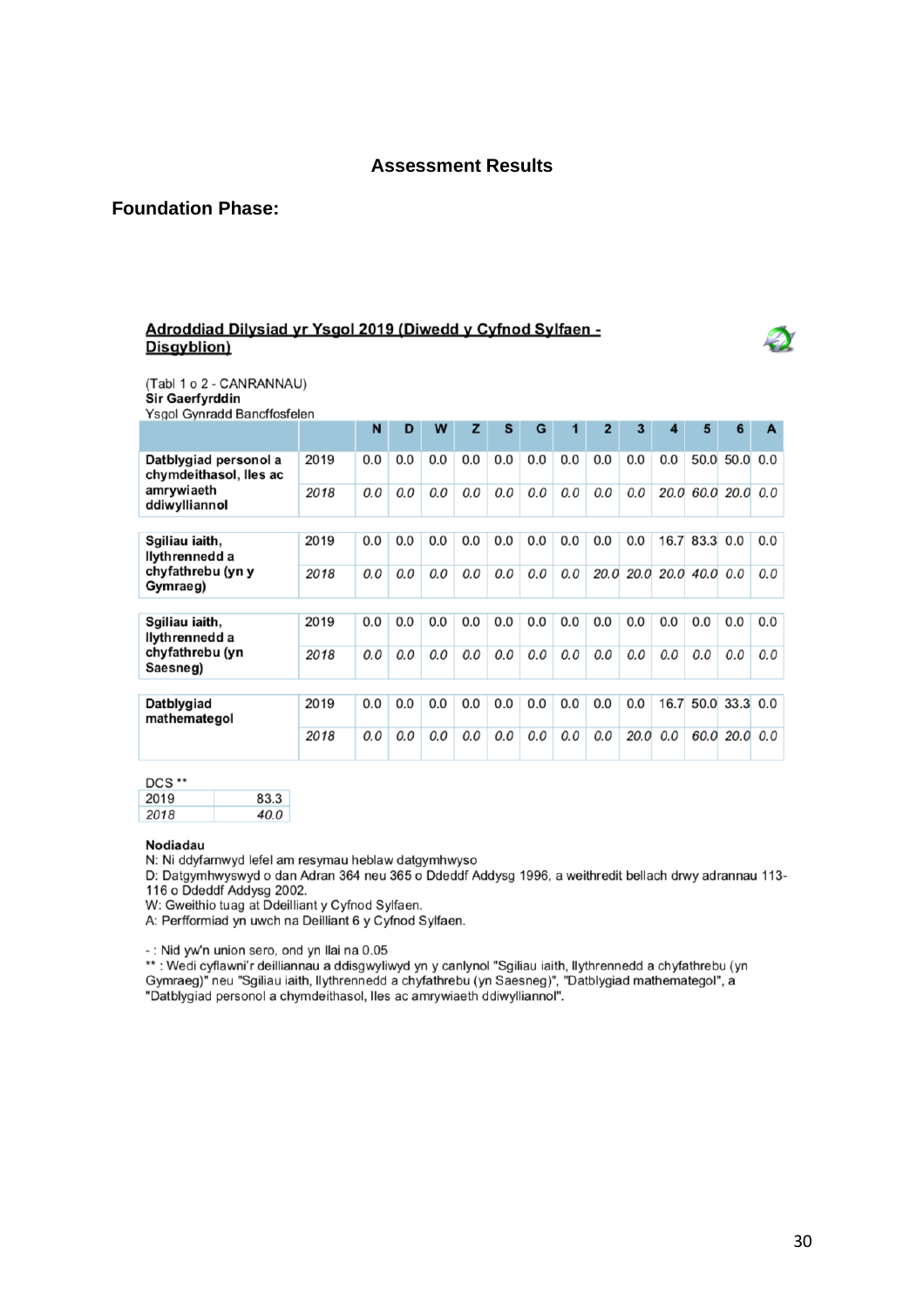# **Key Stage 2 :**

#### Adroddiad Dilysiad yr Ysgol 2019 (CA2 - Disgyblion)



(Tabl 1 o 2 - CANRANNAU)<br>**Sir Gaerfyrddin**<br>Ysgol Gynradd Bancffosfelen

|                             |      | N   | D   | NCO <sub>1</sub> | NCO <sub>2</sub> | NCO <sub>3</sub> | $\mathbf 1$ | $\overline{2}$ | 3    | 4     | 5    | $6+$ | $4+$  |
|-----------------------------|------|-----|-----|------------------|------------------|------------------|-------------|----------------|------|-------|------|------|-------|
| <b>Saesneg</b>              | 2019 | 0.0 | 0.0 | 0.0              | 0.0              | 0.0              | 0.0         | 20.0           | 10.0 | 70.0  | 0.0  | 0.0  | 70.0  |
|                             | 2018 | 0.0 | 0.0 | 0.0              | 0.0              | 0.0              | 0.0         | 0.0            | 0.0  | 100.0 | 0.0  | 0.0  | 100.0 |
| Llafaredd                   | 2019 | 0.0 | 0.0 | 0.0              | 0.0              | 0.0              | 0.0         | 20.0           | 10.0 | 70.0  | 0.0  | 0.0  | 70.0  |
|                             | 2018 | 0.0 | 0.0 | 0.0              | 0.0              | 0.0              | 0.0         | 0.0            | 0.0  | 100.0 | 0.0  | 0.0  | 100.0 |
| Darllen                     | 2019 | 0.0 | 0.0 | 0.0              | 0.0              | 0.0              | 0.0         | 20.0           | 10.0 | 70.0  | 0.0  | 0.0  | 70.0  |
|                             | 2018 | 0.0 | 0.0 | 0.0              | 0.0              | 0.0              | 0.0         | 0.0            | 0.0  | 100.0 | 0.0  | 0.0  | 100.0 |
| Ysgrifennu                  | 2019 | 0.0 | 0.0 | 0.0              | 0.0              | 0.0              | 0.0         | 20.0           | 10.0 | 70.0  | 0.0  | 0.0  | 70.0  |
|                             | 2018 | 0.0 | 0.0 | 0.0              | 0.0              | 0.0              | 0.0         | 0.0            | 0.0  | 100.0 | 0.0  | 0.0  | 100.0 |
|                             |      |     |     |                  |                  |                  |             |                |      |       |      |      |       |
| <b>Cymraeg laith Gyntaf</b> | 2019 | 0.0 | 0.0 | 0.0              | 0.0              | 0.0              | 0.0         | 20.0           | 20.0 | 60.0  | 0.0  | 0.0  | 60.0  |
|                             | 2018 | 0.0 | 0.0 | 0.0              | 0.0              | 0.0              | 0.0         | 12.5           | 0.0  | 87.5  | 0.0  | 0.0  | 87.5  |
| Llafaredd                   | 2019 | 0.0 | 0.0 | 0.0              | 0.0              | 0.0              | 0.0         | 20.0           | 20.0 | 60.0  | 0.0  | 0.0  | 60.0  |
|                             | 2018 | 0.0 | 0.0 | 0.0              | 0.0              | 0.0              | 0.0         | 12.5           | 0.0  | 87.5  | 0.0  | 0.0  | 87.5  |
| Darllen                     | 2019 | 0.0 | 0.0 | 0.0              | 0.0              | 0.0              | 0.0         | 20.0           | 20.0 | 60.0  | 0.0  | 0.0  | 60.0  |
|                             | 2018 | 0.0 | 0.0 | 0.0              | 0.0              | 0.0              | 0.0         | 12.5           | 0.0  | 87.5  | 0.0  | 0.0  | 87.5  |
| Ysgrifennu                  | 2019 | 0.0 | 0.0 | 0.0              | 0.0              | 0.0              | 0.0         | 20.0           | 20.0 | 60.0  | 0.0  | 0.0  | 60.0  |
|                             | 2018 | 0.0 | 0.0 | 0.0              | 0.0              | 0.0              | 0.0         | 12.5           | 0.0  | 87.5  | 0.0  | 0.0  | 87.5  |
|                             |      |     |     |                  |                  |                  |             |                |      |       |      |      |       |
| <b>Mathemateg</b>           | 2019 | 0.0 | 0.0 | 0.0              | 0.0              | 0.0              | 0.0         | 20.0           | 0.0  | 80.0  | 0.0  | 0.0  | 80.0  |
|                             | 2018 | 0.0 | 0.0 | 0.0              | 0.0              | 0.0              | 0.0         | 0.0            | 12.5 | 87.5  | 0.0  | 0.0  | 87.5  |
|                             |      |     |     |                  |                  |                  |             |                |      |       |      |      |       |
| Gwyddoniaeth                | 2019 | 0.0 | 0.0 | 0.0              | 0.0              | 0.0              | 0.0         | 20.0           | 0.0  | 80.0  | 0.0  | 0.0  | 80.0  |
|                             | 2018 | 0.0 | 0.0 | 0.0              | 0.0              | 0.0              | 0.0         | 0.0            | 0.0  | 87.5  | 12.5 | 0.0  | 100.0 |